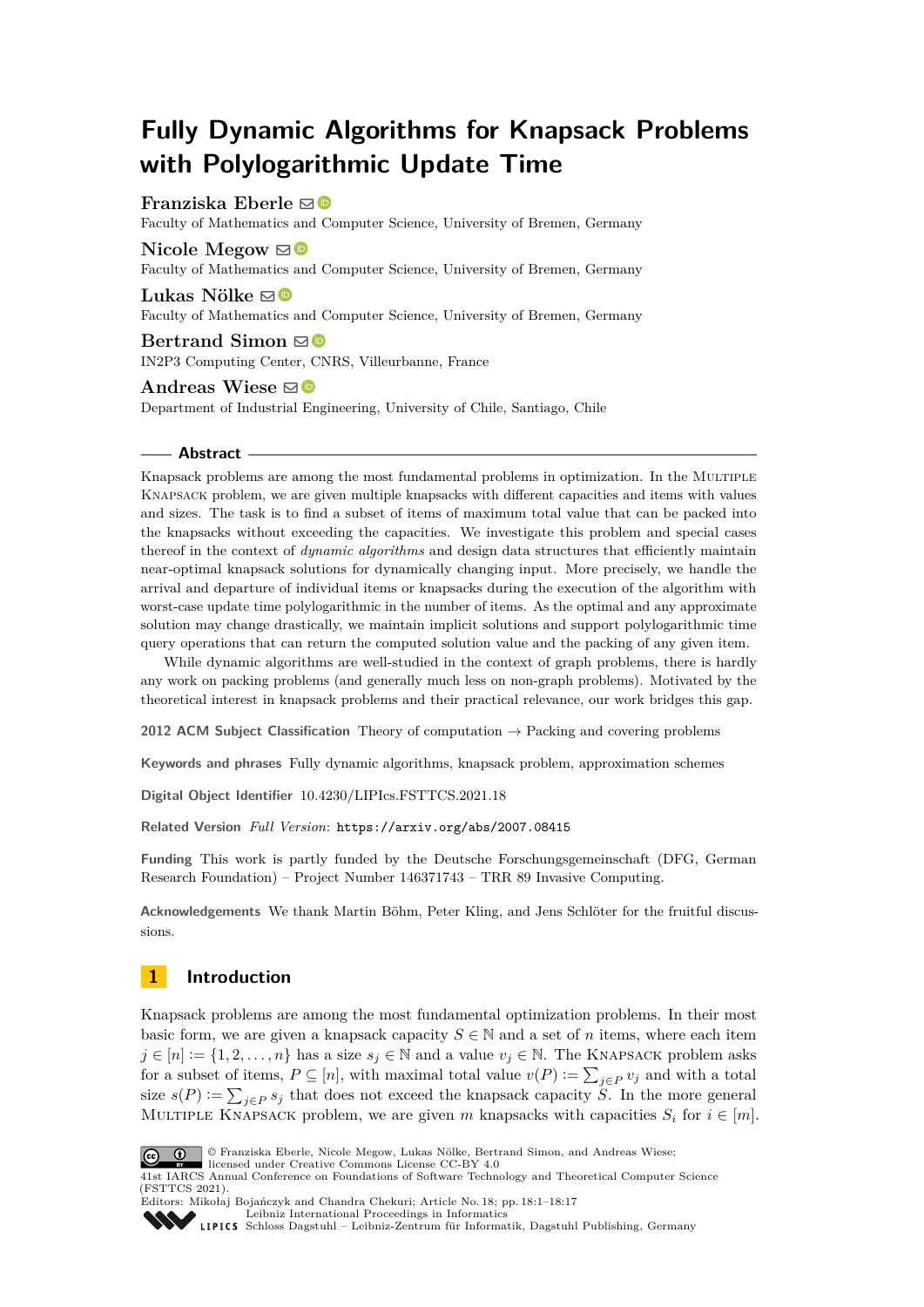### **18:2 Fully Dynamic Algorithms for Knapsack Problems with Polylogarithmic Update Time**

Here, the task is to select *m* disjoint subsets  $P_1, P_2, \ldots, P_m \subseteq [n]$  such that subset  $P_i$ satisfies the capacity constraint  $s(P_i) \leq S_i$  and the total value of all subsets  $\sum_{i \in [m]} v(P_i)$  is maximized.

Multiple Knapsack is strongly NP-hard, even for identical knapsack capacities, as it is a special case of bin packing. Knapsack, on the other hand, is only weakly NP-hard and admits pseudo-polynomial time algorithms, the first one being already published in the 1950s [\[5\]](#page-13-0).

As a consequence of these hardness results, each of the knapsack variants has been studied extensively through the lens of approximation algorithms. Of particular interest are *approximation schemes*, families of polynomial-time algorithms that compute for each *ε >* 0 a  $(1 - \varepsilon)$ -approximate solution, i.e., a feasible solution with value within a factor of  $(1 - \varepsilon)$ of the optimal solution value. Based on the dependency on  $\varepsilon$  of the respective running time, we distinguish *Polynomial Time Approximation Schemes (PTAS)* with arbitrary dependency on  $\varepsilon$ , *Efficient PTAS (EPTAS)* where arbitrary functions  $f(\varepsilon)$  may only appear as a multiplicative factor, and *Fully Polynomial Time Approximation Schemes (FPTAS)* with polynomial dependency on  $\frac{1}{\varepsilon}$ .

The first approximation scheme for Knapsack was an FPTAS by Ibarra and Kim [\[43\]](#page-15-0) and initiated a long sequence of follow-up work, which is still active  $[17, 52]$  $[17, 52]$ . MULTIPLE KNAPSACK is substantially harder and does not admit an FPTAS, unless  $P = NP$ , even with two identical knapsacks [\[19\]](#page-14-1). However, approximation schemes with running times of the form  $n^{f(\varepsilon)}$  (PTASs) are known [\[19,](#page-14-1)54] as well as improvements to only  $f(\varepsilon)n^{\mathcal{O}(1)}$ (EPTASs) [\[48,](#page-15-1) [50\]](#page-16-2). All these algorithms are *static* in the sense that the full instance is given to an algorithm and is then solved.

Given the ubiquitous dynamics of real-world instances, it is natural to ask for *dynamic algorithms* that adapt to small changes in the packing instance while spending only little computation time. More precisely, during the execution of the algorithm, items and knapsacks arrive and depart and the algorithm needs to maintain an approximate knapsack solution with an *update time* polylogarithmic in the number of items in each step. A dynamic algorithm is then a data structure that implements these updates efficiently and supports relevant query operations.

A practical application is the dynamic estimation of the profit for scheduling jobs in computing clusters in which virtual machines can be moved among physical machines [\[6\]](#page-13-1). This allows the service provider to adapt the provided capacity, i.e., the currently running servers, to the current demand, see, e.g.,  $[13, 23, 59]$  $[13, 23, 59]$  $[13, 23, 59]$ . An efficient framework for MULTIPLE Knapsack can be viewed as a first-stage decision tool: In real-time, it determines whether the customer in question should be allowed into the system based on the cost of possibly powering and using additional servers. As the service provider has to decide immediately which request she wants to accept, she needs to obtain the information *fast*, i.e., sublinear in the number of requests already in the system.

Generally, dynamic algorithms constitute a vibrant research field in the context of graph problems. We refer to surveys [\[15,](#page-14-4) [26,](#page-14-5) [38\]](#page-15-2) for an overview on dynamic graph algorithms. Interestingly, only for a small number of graph problems there are dynamic algorithms known with *polylogarithmic* update time, among them connectivity problems [\[40,](#page-15-3) [42\]](#page-15-4), the minimum spanning tree  $[42]$ , and vertex cover  $[9, 11]$  $[9, 11]$ . Recently, this was complemented by conditional lower bounds that are typically *linear* in the number of nodes or edges; see, e.g., [\[2\]](#page-13-2). Over the last few years, the generalization of dynamic vertex cover to dynamic set cover gained interest leading to near-optimal approximation algorithms with polylogarithmic update times [\[1,](#page-13-3) [8,](#page-14-8) [10,](#page-14-9) [34\]](#page-15-5). Also, recently, algorithms have been developed for maintaining maximal independent sets, e.g., [\[4,](#page-13-4) [18,](#page-14-10) [64\]](#page-16-4), and approximate maximum independent sets in special graph classes [\[12,](#page-14-11) [20,](#page-14-12) [39\]](#page-15-6).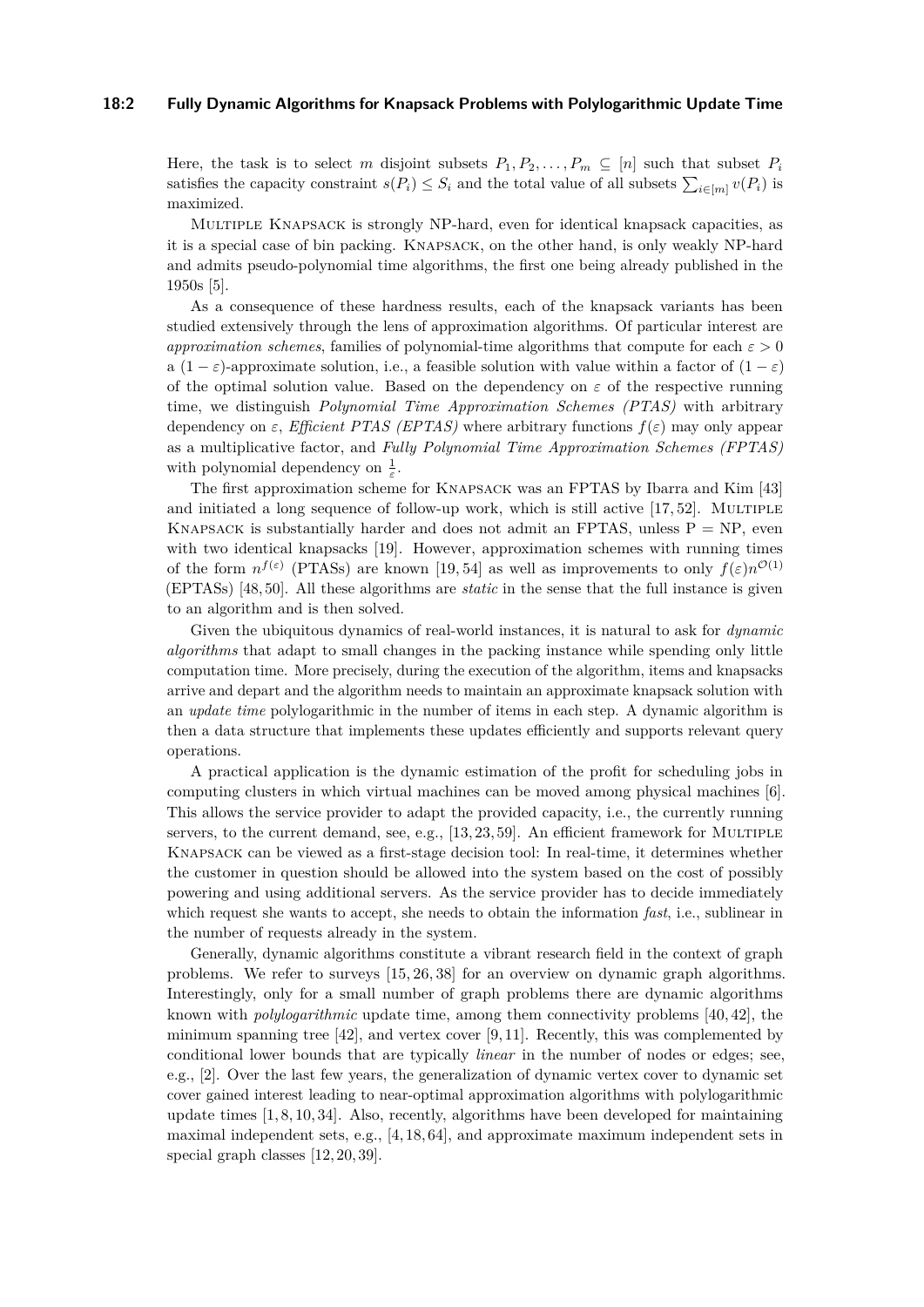For packing problems, there are hardly any dynamic algorithms with small update time known. A notable exception is a result for bin packing that maintains a  $\frac{5}{4}$ -approximative solution with  $\mathcal{O}(\log n)$  update time [\[45\]](#page-15-7). This lack of efficient dynamic algorithms is in stark contrast to the aforementioned intensive research on computationally efficient algorithms for packing problems. Our work bridges this gap initiating the design of data structures and algorithms that efficiently maintain near-optimal solutions.

**Our Contribution.** In this paper, we present dynamic algorithms for maintaining approximate solutions for three problems of increasing complexity: Knapsack, Multiple Knapsack with identical knapsack sizes, and general Multiple Knapsack. Our algorithms are *fully dynamic* which means that in an update operation they can handle the arrival or departure of an item and of a knapsack. Further, we consider the *implicit solution* or *query* model, in which an algorithm is not required to store the solution explicitly in memory such that the solution can be read in linear time at any given point of the execution. Instead, the algorithm may maintain the solution implicitly with the guarantee that a query about the packing can be answered in polylogarithmic time.

We give *worst-case* guarantees for update and query times that are polylogarithmic in *n*, the number of items currently in the input, and bounded by a function of  $\varepsilon > 0$ , the desired approximation accuracy. For some special cases, we can even ensure a polynomial dependency on  $\frac{1}{\varepsilon}$ . In others, we justify the exponential dependency with corresponding lower bounds. Denote by  $v_{\text{max}}$  the currently largest item value and by  $\bar{v}$  an upper bound on  $v_{\text{max}}$  that is known in advance.

- **1.** For MULTIPLE KNAPSACK, we design a dynamic algorithm maintaining a  $(1 \varepsilon)$ approximate solution with update time  $2^{f(1/\varepsilon)}_{\mathcal{O}(1)}(\frac{1}{\varepsilon} \log n \log \overline{v})^{\mathcal{O}(1/\varepsilon)}(\log S_{\max})^{\mathcal{O}(1)}$ , where *f* is quasi-linear, and query time  $\left(\frac{1}{\varepsilon} \log n\right)^{\mathcal{O}(1)}$ .
- **2.** The exponential dependency on  $\frac{1}{\varepsilon}$  in the update time for MULTIPLE KNAPSACK is indeed necessary, even for two identical knapsacks. We show that there is no  $(1 - \varepsilon)$ -approximate dynamic algorithm with update time  $\left(\frac{1}{\varepsilon} \log n\right)^{\mathcal{O}(1)}$ , unless P = NP.
- **3.** For KNAPSACK, we give a dynamic  $(1 \varepsilon)$ -approximation algorithm with update time  $\left(\frac{1}{\varepsilon}\log(nv_{\text{max}})\right)^{\mathcal{O}(1)} + \mathcal{O}\left(\frac{1}{\varepsilon}\log n \log \overline{v}\right)$  and constant query times.
- **4.** For Multiple Knapsack with *identical knapsacks* with capacity *S* each, we improve the update time to  $\left(\frac{1}{\varepsilon}\log n \log v_{\max}\log S\right)^{\mathcal{O}(1)}$  if  $m \geq \frac{16}{\varepsilon^7}\log^2 n$  with query time  $\left(\frac{1}{\varepsilon} \log n\right)^{\mathcal{O}(1)}$ .

In each update step, we compute only implicit solutions and provide query operations for the solution value, the knapsack of a queried item, and the complete solution. These queries are consistent between two update steps and run efficiently, i.e., run in time polynomial in  $\log n$  and  $\log \overline{v}$  and linear in the output size. We remark that it is not possible to maintain a solution with a non-trivial approximation guarantee explicitly with only polylogarithmic update time (even amortized) since it might be necessary to change  $\Omega(n)$  items per iteration, e.g., if a very large and very profitable item is inserted and removed in each iteration.

We remark that our result yields a static algorithm with a near-linear running time in *n*.

**Our Techniques.** Maybe surprisingly, we recompute a  $(1 - \varepsilon)$ -approximate solution from scratch in polylogarithmic time after each update. More precisely, we compute a  $(1 - \varepsilon)$ estimate of the value of Opt and additionally store all information that is needed in order to answer any query in polylogarithmic time. Interestingly, this shows that for such computations, we do not need exact knowledge about the whole input, but only a small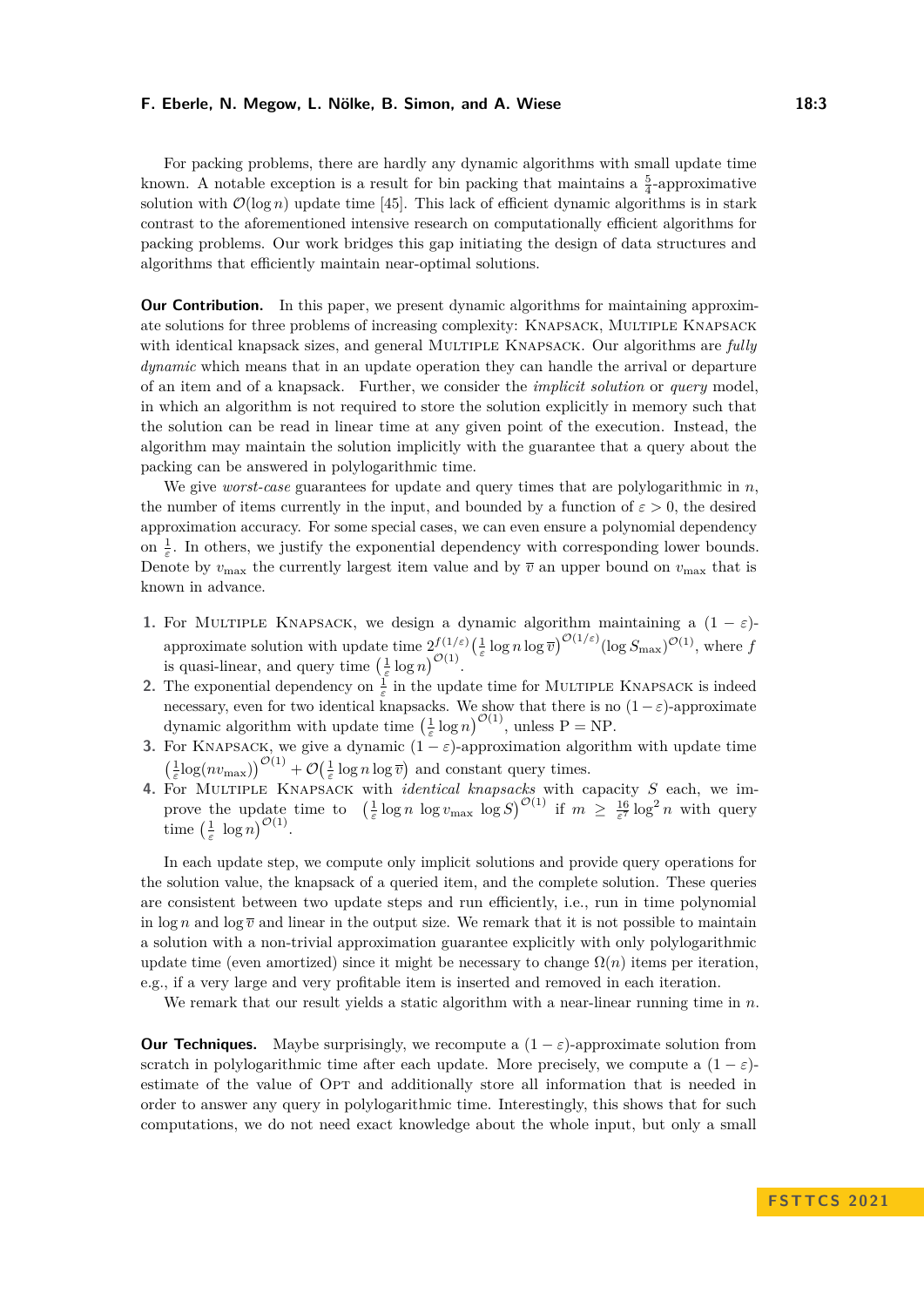### **18:4 Fully Dynamic Algorithms for Knapsack Problems with Polylogarithmic Update Time**

amount of information of polylogarithmic size. We show that this information can be extracted efficiently from suitable data structures in which we store the input items and knapsacks. Even more, we show that we can maintain these data structures in polylogarithmic time per update.

On a high level, we reduce the overall problem to two subproblems solved independently. In the first one, we are given only few knapsacks,  $m = \left(\frac{1}{\varepsilon} \log n\right)^{\mathcal{O}(1)}$  many, which are the largest knapsacks in the original input. Here, we observe that if we select the  $\frac{m}{\varepsilon}$  most valuable items in the optimal solution correctly, we can afford to fill the remaining space in the knapsacks greedily, i.e., highest density (value divided by size) first, and charge the resulting loss to the valuable items. We cannot guess these most valuable items explicitly, but we show that we can select a small set of candidates for these items and guess a few placeholder items for the remaining ones. This yields an instance with only  $\left(\frac{1}{\varepsilon} \log n\right)^{\mathcal{O}(1)}$ items on which we run a known EPTAS for MULTIPLE KNAPSACK [\[50\]](#page-16-2) yielding a running time of  $\left(\frac{1}{\varepsilon}\log n\right)^{\mathcal{O}(1)}$ . For the special case of a single knapsack, we show that we can invoke an FPTAS instead, which improves the running time.

In the second subproblem, we are given a potentially large set of knapsacks, and we are allowed to use an additional set of  $\left(\frac{1}{\varepsilon}\log n\right)^{\Theta(1)}$  knapsacks that the optimal solution does not use (resource augmentation). We introduce a technique that we call *oblivious linear grouping*. Linear grouping is a standard technique used in order to round a set of one-dimensional items that need to be packed into a given set of containers (e.g., in bin packing), such that they have at most  $\frac{1}{\varepsilon}$  different sizes after the rounding (at the expense of leaving an  $\varepsilon$ -fraction of the items out). However, in our setting we do not know a priori which input items need to be packed, and therefore we cannot apply this technique directly. Instead, we show that we can round the input items to  $(\frac{1}{\varepsilon} \log n)^{\mathcal{O}(1)}$  different sizes such that we lose at most a factor of  $(1 - \varepsilon)$  *independently* of what the optimal solution looks like. In fact, our rounding method is even oblivious to the input knapsacks. Therefore, we believe that it might be useful also for other dynamic packing problems or for speeding up static algorithms. After rounding the items to  $\left(\frac{1}{\varepsilon}\log n\right)^{\mathcal{O}(1)}$  different sizes, we set up a configuration-LP that has a configuration for each possible set of relatively large items that together fit inside a knapsack. Thanks to our rounding, there are only polylogarithmically many configurations and we can solve this LP in time  $\left(\frac{1}{\varepsilon}\log n\right)^{\mathcal{O}(1/\varepsilon)}$ . We use the additional knapsacks in order to compensate errors when rounding the LP, i.e., due to rounding up the fractional variables and adding small items greedily into the remaining space of the knapsacks. Special care is necessary since the sizes of the knapsacks can differ and hence some item might be relatively large in some knapsack, but relatively small in another knapsack.

**Further Related Work.** Since the first approximation scheme for KNAPSACK [\[43\]](#page-15-0) running times have been improved steadily [\[17,](#page-14-0)[30,](#page-15-8)[31,](#page-15-9)[52,](#page-16-0)[55,](#page-16-5)[58,](#page-16-6)[67\]](#page-16-7) with  $\mathcal{O}(n \log \frac{1}{\varepsilon} + (\frac{1}{\varepsilon})^{9/4})$  by Jin [\[52\]](#page-16-0) being the currently fastest. Recent work on conditional lower bounds [\[22,](#page-14-13) [57\]](#page-16-8) implies that KNAPSACK does not admit an FPTAS with running time of  $\mathcal{O}((n+\frac{1}{\varepsilon})^{2-\delta})$ , for any  $\delta > 0$ , unless (*min,* +)-convolution has a subquadratic algorithm [\[17,](#page-14-0) [65\]](#page-16-9).

A PTAS for Multiple Knapsack was first presented by Chekuri and Khanna [\[19\]](#page-14-1) and EPTASs due to Jansen [\[48,](#page-15-1) [50\]](#page-16-2) are also known. The fastest of these algorithms [\[50\]](#page-16-2) has a running time of  $2^{\mathcal{O}(\log^4(1/\varepsilon)/\varepsilon)} + n^{\mathcal{O}(1)}$ . The mentioned algorithms are all static and assume full knowledge about the instance for which a complete solution has to be found. In particular, their solutions might change completely when a single item is added to the input which makes a full recomputation necessary. The algorithm in [\[19\]](#page-14-1) invokes a guessing step with  $n^{f(1/\varepsilon)}$  many options which are too many for a polylogarithmic update time. The EPTASs in [\[48,](#page-15-1) [50\]](#page-16-2) use a configuration linear program of size  $\Omega(n)$  which is also prohibitively large for such an update time.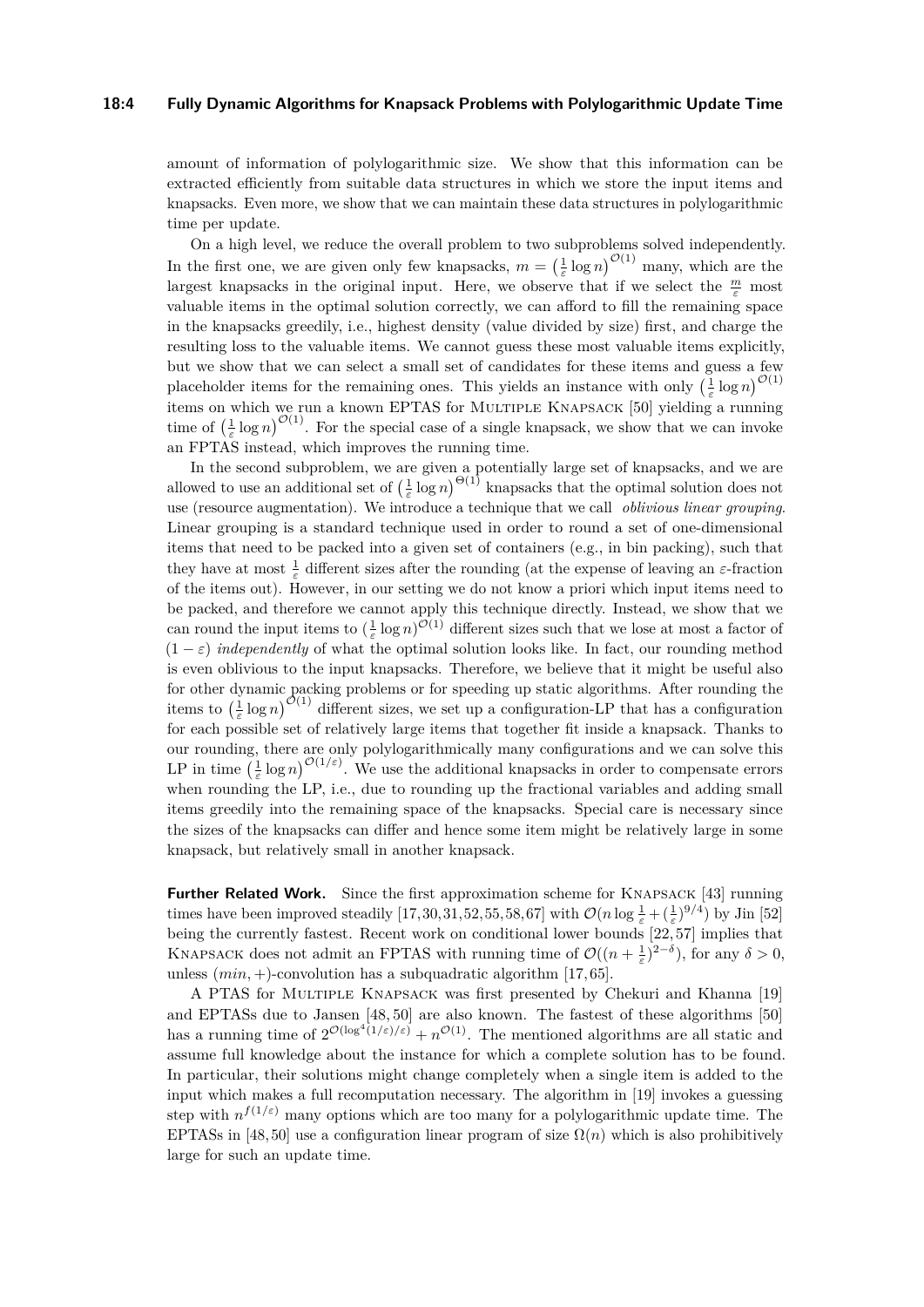The dynamic arrival and removal of items exhibits some similarity to knapsack models with incomplete information. For example, in the *online* knapsack problem [\[61\]](#page-16-10) items arrive online one by one. When an item arrives, an algorithm must irrevocably accept or reject it before the next item arrives. Various problem variants have been studied, e.g., with resource augmentation [\[47\]](#page-15-10), the removable online knapsack problem [\[21,](#page-14-14) [35–](#page-15-11)[37,](#page-15-12) [46\]](#page-15-13), and with advice [\[14\]](#page-14-15). Other models with uncertainty in the item set or the knapsack capacity include the *stochastic* knapsack problem [\[7,](#page-13-5) [25,](#page-14-16) [60\]](#page-16-11) and *robust* knapsack problems [\[16,](#page-14-17) [27,](#page-14-18) [62,](#page-16-12) [70\]](#page-16-13). Related to our setting are also online models with a softened irrevocability requirement, e.g., online optimization with *recourse* [\[29,](#page-15-14) [33,](#page-15-15) [44,](#page-15-16) [63\]](#page-16-14) or *migration* [\[51,](#page-16-15) [68,](#page-16-16) [69\]](#page-16-17) allows to adapt previously taken decisions in a limited way. We are not aware of work on knapsack problems in these settings and, again, the goal is to bound the amount of change needed to maintain good online solutions regardless of the computational effort.

# **2 Roadmap and Preliminaries**

First, in this section, we formalize the operations that our data structures support, describe auxiliary data structures that we need, and define how we round the item values. Then, in Section [3,](#page-5-0) we describe algorithms for one knapsack and for a polylogarithmic number of knapsacks. In Section [4,](#page-7-0) we present an algorithm for (many) identical knapsacks and an algorithm under resource augmentation (in the form of a polylogarithmic number of additional knapsacks) in the setting of (many) knapsacks with possibly different capacities. Finally, we present in Section [5](#page-10-0) an algorithm for the general case that uses the previously mentioned algorithms as subroutines. Additionally, in the full version of this paper [\[28\]](#page-14-19), we show that our update time cannot be improved to  $(\log n/\varepsilon)^{\mathcal{O}(1)}$ , unless P=NP.

From the perspective of a data structure that implicitly maintains near-optimal solutions for Multiple Knapsack, our algorithms support several update and query operations which are listed below. They allow for the output of (parts of) the current solution, or for specific changes to the input of MULTIPLE KNAPSACK, causing the computation of a new solution.

- **Insert (Remove) Item:** Inserts (removes) an item into (from) the input.
- **Insert (Remove) Knapsack:** Inserts (removes) a knapsack into (from) the input.

A new solution can be output, entirely or in parts, using the following query operations.

- **Query Item** *j***:** Returns whether item *j* is packed in the current solution and if this is  $\blacksquare$ the case, additionally returns the knapsack containing it.
- **Query Solution Value:** Returns the value of the current solution.  $\sim$
- $\rightarrow$ **Query Entire Solution:** Returns all items in the current solution, together with the information in which knapsack each such item is packed.

Importantly, queries are consistent in-between two update operations. However, their answers are not independent of each other but depend on the queries as well as their order.

For simplicity, we assume that elementary operations (e.g., additions) can be handled in constant time. Additionally, we assume without loss of generality that  $\frac{1}{\varepsilon} \in \mathbb{N}$ . We also assume that at the very beginning we start with no items and no knapsacks, and initialize all needed auxiliary data structures accordingly. If one wants to start with a specific set of items and/or knapsacks, one can insert them with our insertion routines, using polylogarithmic time per insertion.

**Auxiliary Data Structures.** We employ auxiliary data structures in which we store (subsets of) input items and input knapsacks, sorted according to some specific values, e.g., size or capacity. We need to be able to quickly access elements, compute the largest prefix of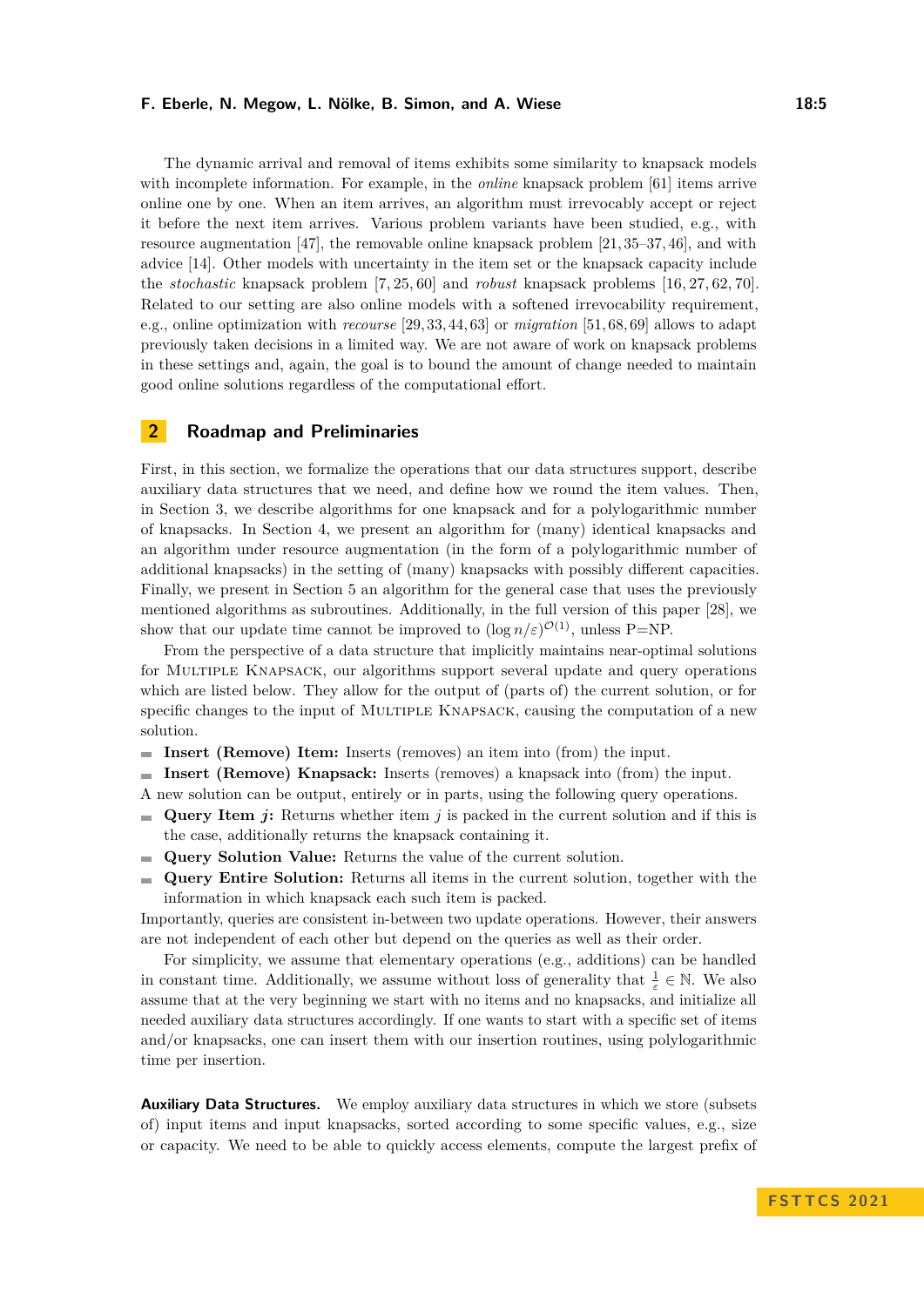### **18:6 Fully Dynamic Algorithms for Knapsack Problems with Polylogarithmic Update Time**

elements such that the sum according to some property, e.g., the total size, is below a given threshold, and compute in such a prefix the sum according to some element property, e.g., the total value. Note that these prefixes are w.r.t. the fixed ordering of the elements, while the element property for the threshold or computing the sum might be different. To this end, we employ as an auxiliary data structure a variation of balanced search trees that store elements according to some given ordering. For computing the mentioned prefix sums, we store in each internal node  $v$  the sums of the elements in the subtree rooted at  $v$  according to each property, e.g., size, value, or capacity. When we need to compute some largest prefix, we simply output the index of its last element.

<span id="page-5-1"></span>▶ **Lemma 1.** *There is a data structure maintaining a sorting of n' elements w.r.t. some key value such that (i) insertion, deletion, or search by key value of an element takes*  $\mathcal{O}(\log n')$ *time, and (ii) prefixes and prefix sums w.r.t. any element property can be computed in time*  $\mathcal{O}(\log n')$ .

**Rounding Values.** A crucial ingredient of our algorithms is the partitioning of items into only few *value classes*  $V_\ell$ , where for each  $\ell$  the class  $V_\ell$  consists of each input item *j* with  $(1+\varepsilon)^{\ell} \le v_j < (1+\varepsilon)^{\ell+1}$ . Upon arrival of some item *j*, we calculate the index  $\ell_j$  such that  $j \in V_{\ell}$  and store the tuple  $(j, v_j, s_j, \ell_j)$  representing *j* in the auxiliary data structures of the respective algorithm. In the following, we pretend for each  $\ell$  that each item in  $V_{\ell}$  has value  $(1 + \varepsilon)^{\ell}$ , which loses only a factor of  $\frac{1}{1+\varepsilon}$  in the total profit of any solution.

<span id="page-5-3"></span>**Lemma 2.** *(i)* There are at most  $\mathcal{O}\left(\frac{\log v_{\max}}{\varepsilon}\right)$  many value classes. *(ii)* For optimal *solutions* OPT and OPT' for the original and rounded instance,  $v(OPT') \geq (1 - \varepsilon) \cdot v(OPT)$ .

# <span id="page-5-0"></span>**3 A Single Knapsack**

In this section, we first present a dynamic algorithm for the case of one single knapsack, summarized in the following theorem. Afterwards, we will argue how to extend our techniques to the setting of a polylogarithmic number of knapsacks.

<span id="page-5-2"></span>▶ **Theorem 3.** *For ε >* 0*, there is a fully dynamic algorithm for* Knapsack *that maintains*  $(1-\varepsilon)$ -approximate solutions with update time  $\mathcal{O}\left(\frac{\log^4(n v_{\max})}{\varepsilon^9}\right) + \mathcal{O}\left(\frac{1}{\varepsilon}\log n \log \overline{v}\right)$ . Furthermore, *queries of single items and the solution value can be answered in time*  $\mathcal{O}(1)$ *.* 

We partition the items in the optimal solution OPT into high- and low-value items, respectively. The high-value items are the  $\frac{1}{\varepsilon}$  most valuable items of OPT, and the low-value items are the remaining items of OPT. We compute a small set of candidate items  $H_{\frac{1}{\varepsilon}}$  that intuitively contains all relevant high-value items in OPT. Also, we guess a placeholder item for the low-value items, that is large enough to accomodate low-value items of enough profit fractionally. We can assume that in an optimal fractional solution (of low-value items) at most one item is selected non-integrally. Hence, we can drop this item and charge it to the  $\frac{1}{\varepsilon}$ high-value items. This results in a knapsack instance with only  $\mathcal{O}\left(\frac{1}{\varepsilon^3}\right)$  items which we solve with an FPTAS.

Formally, denote by  $\text{OPT}_{\frac{1}{\varepsilon}}$  a set of  $\frac{1}{\varepsilon}$  most valuable items of OPT. We break ties by picking smaller items. Denote by  $V_{\ell_{\text{max}}}$  and  $V_{\ell_{\text{min}}}$  the highest resp. lowest value class of an element in Op $T_{\frac{1}{\varepsilon}}$  and let  $n_{\min} := |\text{OPT}_{\frac{1}{\varepsilon}} \cap V_{\ell_{\min}}| \leq \frac{1}{\varepsilon}$ . Furthermore, denote by  $V_L$  the value of the items in OPT  $\setminus$  OPT<sub> $\frac{1}{\varepsilon}$ </sub>, rounded down to the next power of  $(1 + \varepsilon)$ . To efficiently implement our algorithm, we maintain several data structures, using Lemma [1.](#page-5-1) We store items of each non-empty value class  $V_{\ell}$  (at most  $\log_{1+\varepsilon} v_{\text{max}}$ ) in a data structure ordered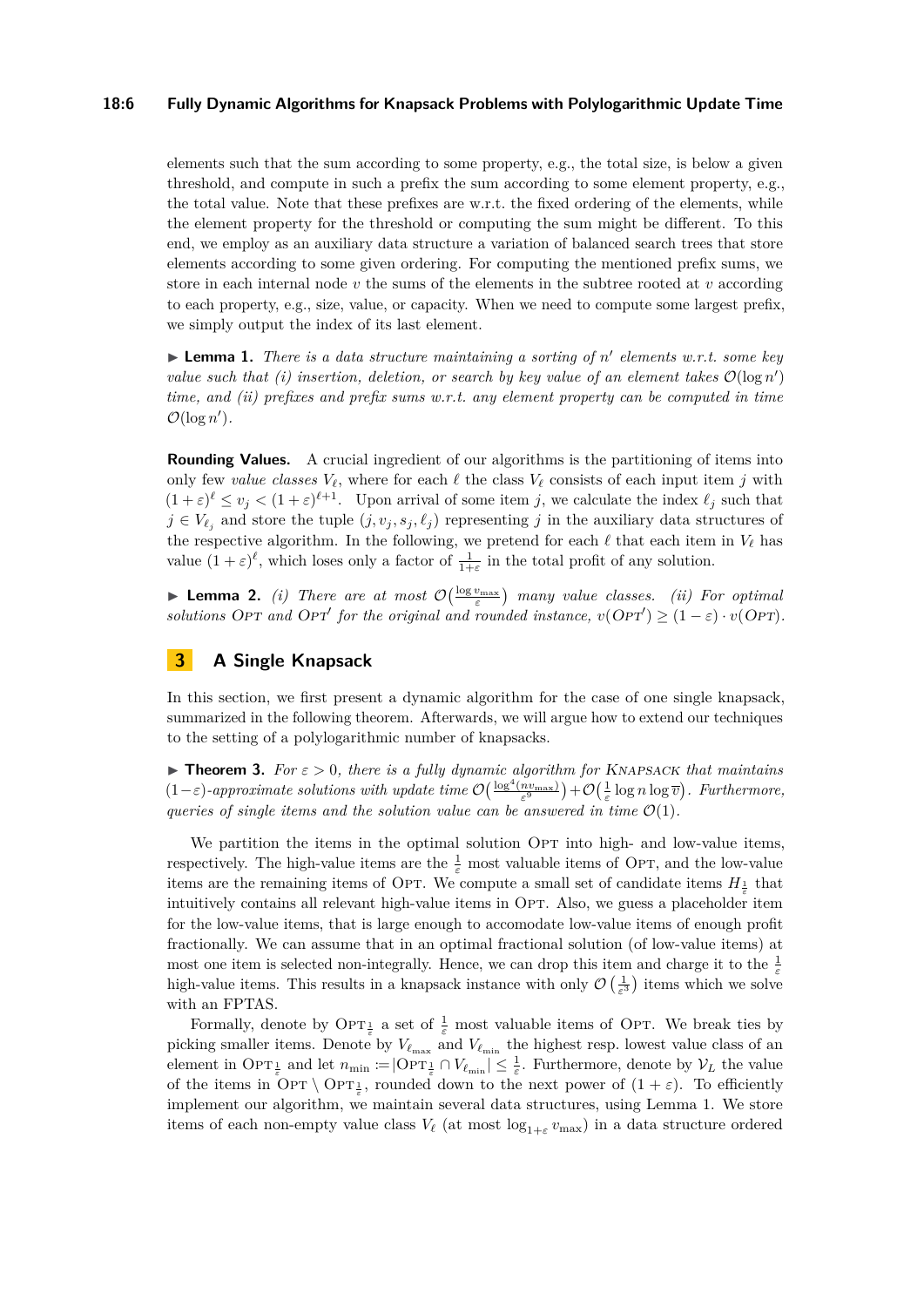non-decreasingly by size. Second, for each possible value class  $V_{\ell}$  (at most  $\log_{1+\varepsilon} \overline{v}$ ), we maintain a data structure that contains each input item *j* with  $j \in V_{\ell'}$  for some  $\ell' \leq \ell$ , ordered non-increasingly by density  $\frac{v_j}{s_j}$ . In particular, we maintain such a data structure even if *V<sup>ℓ</sup>* itself is empty (since the data structure might still contain items from classes *V<sup>ℓ</sup>* ′ with  $\ell' < \ell$ ). This leads to the additive term in the update time of  $\mathcal{O}(\log n \log_{1+\varepsilon} \overline{v})$ . We use additional auxiliary data structures to store our solution and support queries.

**Algorithm.** The algorithm computes an implicit solution as follows.

- **1) Compute a set**  $H_{\frac{1}{\epsilon}}$  of high-value candidates: Guess the values  $\ell_{\max}$ ,  $\ell_{\min}$ , and  $n_{\min}$ . If  $(1+\varepsilon)^{\ell_{\min}} \geq \varepsilon^2 \cdot (1+\varepsilon)^{\ell_{\max}}$ , define  $H_{\frac{1}{\varepsilon}}$  to be the set containing the  $\frac{1}{\varepsilon}$  smallest items of each of the value classes  $V_{\ell_{\min}+1}, \ldots, V_{\ell_{\max}}$ , plus the  $n_{\min}$  smallest items from  $V_{\ell_{\min}}$ . Otherwise, set  $H_{\frac{1}{\varepsilon}}$  to be the union of the  $\frac{1}{\varepsilon}$  smallest items of each of the value classes with values in  $[\varepsilon^2 \cdot (1+\varepsilon)^{\ell_{\max}}, (1+\varepsilon)^{\ell_{\max}}]$ .
- **2) Create a placeholder item** *B***:** Guess  $V_L$  and consider items with value at most  $(1+\varepsilon)^{\ell_{\min}}$  sorted by density. Remove the  $n_{\min}$  smallest items of  $V_{\ell_{\min}}$  until the next iteration. For the remaining items, compute the minimal size of fractional items necessary to reach a value  $V_L$ . We do this via prefix sum computations on the data structure that contains all items in  $V_{\ell'}$  for each  $\ell' \leq \ell_{\min}$ , ordered non-increasingly by density. Then *B* is given by  $v_B = V_L$  and with  $s_B$  equal to the size of those low-value items.
- **3) Use an FPTAS:** On the instance *I*, consisting of  $H_{\frac{1}{\varepsilon}}$  and the placeholder item *B*, run an FPTAS parameterized by  $\varepsilon$  (we use the one by Jin [\[52\]](#page-16-0)) to obtain a packing *P*.
- **4) Implicit solution:** Among all guesses, keep the solution *P* with the highest value. Pack items from  $H_{\frac{1}{\varepsilon}}$  as in *P* and, if  $B \in P$ , also pack the low-value items completely contained in *B* (note that at most one item is packed fractionally in *B*). While used candidate items from  $H_{\frac{1}{\varepsilon}}$  can be stored explicitly, low-value items are given only implicitly by saving the correct guesses and computing membership in *B* on a query.

**Analysis.** We show that the above algorithm attains an approximation ratio of  $(1 - \varepsilon)$ . A factor of  $(1 - \varepsilon)$  is lost due to the approximation ratio of the FPTAS. An additional factor of  $(1 - \varepsilon)$  is lost in each of the following steps. To obtain a candidate set  $H_{\frac{1}{\varepsilon}}$  of constant cardinality, we restrict the item values to  $[\varepsilon^2 \cdot (1+\varepsilon)^{\ell_{\max}}, (1+\varepsilon)^{\ell_{\max}}]$ . Since  $\overline{OPT_{\varepsilon}}| = \frac{1}{\varepsilon}$ , this excludes items from OPT with a total value of at most  $\frac{1}{\varepsilon} \cdot \varepsilon^2 (1 + \varepsilon)^{\ell_{\max}} \leq \varepsilon$ ·OPT. Furthermore, due to guessing  $V_L$  up to a power of  $(1+\varepsilon)$ , we get  $v_B = V_L \geq \frac{1}{1+\varepsilon} \cdot v(\text{OPT} \setminus \text{OPT}_{\frac{1}{\varepsilon}})$ . Finally, in Step 2, at most one item was cut fractionally. It is charged to the  $\frac{1}{\varepsilon}$  items of  $\overline{OPT}^1_{\frac{1}{\varepsilon}}$ , using that each of them has a larger value.

The running time can be verified easily by multiplying the numbers of guesses for each value as well as the running time of the FTPAS. The latter is  $\mathcal{O}(\frac{1}{\varepsilon^4})$ , since we designed  $H_{\frac{1}{\varepsilon}}$ to contain only a constant number of items, namely  $\mathcal{O}\left(\frac{1}{\varepsilon^3}\right)$  many.

**Queries.** We show how to efficiently handle the different types of queries.

- **Single Item Query:** If the queried item is contained in  $H_{\frac{1}{\varepsilon}}$ , its packing was saved explicitly. Otherwise, if *B* is packed, we save the last, i.e., least dense, item contained entirely in *B*. By comparing with this item, membership in *B* can be decided in constant time on a query.
- **Solution Value Query:** While the algorithm works with rounded values, we use the data structures of Lemma [1](#page-5-1) to retrieve the actual item values. We store the actual solution value in the update step by adding the actual values of the packed items from  $H_{\frac{1}{\varepsilon}}$  and determining the actual value of items in *B* with a prefix computation. On query, we return the stored value.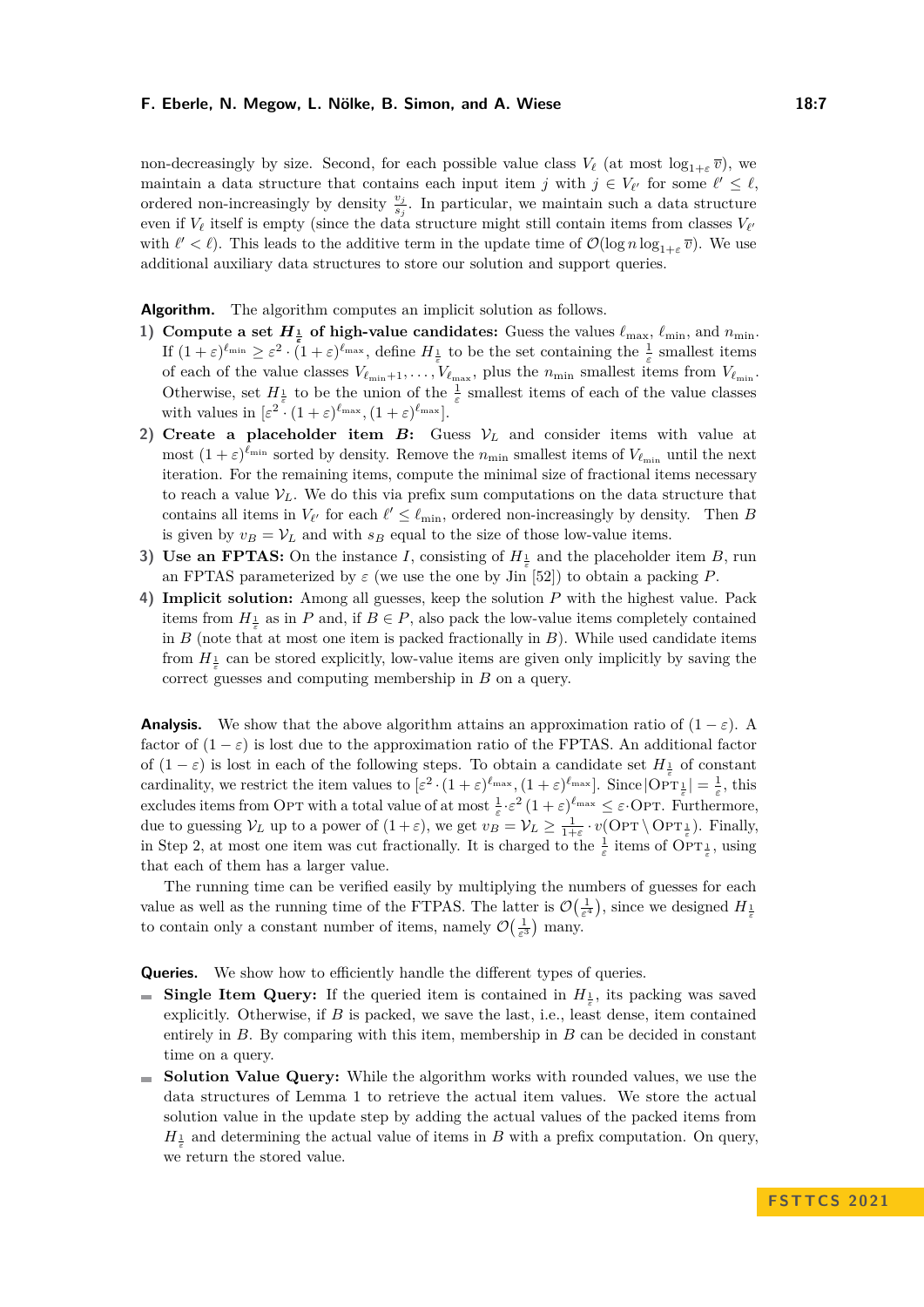### **18:8 Fully Dynamic Algorithms for Knapsack Problems with Polylogarithmic Update Time**

**Query Entire Solution:** Output the stored packing of candidates. If *B* was packed, iterate over items in *B* in the respective density-sorted data structure and output them.

**Polylogarithmically many knapsacks.** One can show that the queries can be performed in the claimed running times which completes the proof of Theorem [3,](#page-5-2) see the full version of this paper [\[28\]](#page-14-19). We can extend the above technique to the setting of *m* knapsacks, at the expense of increasing the update time and query time by a factor  $m^{\mathcal{O}(1)}$ , and using an EPTAS for Multiple Knapsack [\[50\]](#page-16-2) instead of an FPTAS (see [\[28\]](#page-14-19)).

<span id="page-7-1"></span>▶ **Theorem 4.** *For ε >* 0*, there is a dynamic algorithm for* Multiple Knapsack *that achieves an approximation factor of*  $(1 - \varepsilon)$  *with update time*  $2^{f(1/\varepsilon)} \left(\frac{m}{\varepsilon} \log(nv_{\text{max}})\right)^{\mathcal{O}(1)}$  +  $\mathcal{O}(\frac{1}{\varepsilon} \log \overline{v} \log n)$ , with f quasi-linear. Item queries are answered in time  $\mathcal{O}(\log \frac{m^2}{\varepsilon^6})$ , solution *value queries in time* O(1)*, and queries of one knapsack or the entire solution in time linear in the output.*

# <span id="page-7-0"></span>**4 Identical Knapsacks**

In this section, we present our algorithm for an arbitrary (large) number of identical knapsacks. Also, we describe an extension to the case where the knapsacks have different sizes and we can use some additional knapsacks as resource augmentation.

# <span id="page-7-3"></span>**4.1 Oblivious Linear Grouping**

We start with our oblivious linear grouping routine that we use in order to round the item sizes, aiming at only few different types of items. We say that two items  $j, j'$  are of the same *type* if  $\{j, j'\} \subseteq V_\ell$  for some  $\ell$  and if  $s_j = s_{j'}$ . We round the items implicitly, i.e., we compute thresholds  $\{\bar{s}_1, ..., \bar{s}_k\}$  and we round up the size  $s_j$  of each item *j* to the next larger value in this set.

<span id="page-7-2"></span>▶ **Lemma 5.** *Given a set J' with*  $|OPT \cap J'| \le n'$  *for all optimal solutions* OPT, *there is an algorithm with running time*  $\mathcal{O}\left(\frac{\log^5 n}{\epsilon^5}\right)$ *ε* 5 *that rounds the items in J* ′ *to item types* T *with*  $|\mathcal{T}| \leq \mathcal{O}\left(\frac{\log^2 n}{\varepsilon^4}\right)$  $\frac{e^{2}n'}{\epsilon^{4}}$ ) and ensures  $v(OPT_{\mathcal{T}}) \geq \frac{(1-\varepsilon)(1-2\varepsilon)}{(1+\varepsilon)^{2}}$  $\frac{-\varepsilon(1-2\varepsilon)}{(1+\varepsilon)^2}v(OPT)$ *. Here, OPT* $\tau$  *is the optimal solution attainable by packing item types*  $\mathcal T$  *instead of the items in*  $J'$  *and using*  $J \setminus J'$  *as is.* 

**Algorithm.** In the following, we use the notation  $X'$  for a set  $X$  to refer to  $X \cap J'$  while  $X''$ refers to  $X \setminus J'$ . Recall that item values of items in *J* are rounded to powers of  $1 + \varepsilon$  to create the value classes  $V_{\ell}$  where each item  $j \in V_{\ell}$  has value  $(1+\varepsilon)^{\ell}$ . We guess  $\ell_{\max}$  which is defined to be the guess for the highest value  $\ell$  with  $V'_{\ell} \cap \text{OPT} \neq \emptyset$  and let  $\bar{\ell} := \ell_{\max} - \left\lceil \log_{1+\varepsilon}(n'/\varepsilon) \right\rceil$ .

- **1)** For each  $\ell$  with  $\bar{\ell} \leq \ell \leq \ell_{\max}$  and each  $n_{\ell} = (1 + \varepsilon)^k$  with  $0 \leq k \leq \log_{1+\varepsilon} n'$  do: Consider the  $n_\ell$  smallest elements of  $V'_\ell$  (sorted by increasing size) and determine the  $\frac{1}{\varepsilon}$  many (almost) equal-sized groups  $G_1(n_\ell), \ldots, G_{1/\varepsilon}(n_\ell)$  of  $\lceil \varepsilon n_\ell \rceil$  or  $\lfloor \varepsilon n_\ell \rfloor$  elements. If  $\varepsilon n_\ell \notin \mathbb{N}$ , ensure that  $|G_k(n_\ell)| \leq |G_{k'}(n_\ell)| \leq |G_k(n_\ell)| + 1$  for  $k \leq k'$ . If  $\frac{1}{\varepsilon}$  is not a natural power of  $(1+\varepsilon)$ , create  $G_1(\frac{1}{\varepsilon})$ , ...,  $G_{1/\varepsilon}(\frac{1}{\varepsilon})$  where  $G_k(\frac{1}{\varepsilon})$  is the *k*th smallest item in  $V'_\ell$ . Let  $G_1(n_\ell), \ldots, G_{1/\varepsilon}(n_\ell)$  be the corresponding groups sorted increasingly by the size of the items. Let  $j_k(n_\ell) = \max\{j : j \in G_k(n_\ell)\}\$  be the last index belonging to group  $G_k(n_\ell)$ . After having determined  $j_k(n_\ell)$  for each possible value  $n_\ell$  (including  $\frac{1}{\varepsilon}$ ) and for each  $1 \leq k \leq \frac{1}{\varepsilon}$ , the size of each item *j* is rounded up to the size of the next larger item *j'* such that there exists *k* and  $\ell$  satisfying  $j' = j_k(n_\ell)$ .
- **2)** Discard each item *j* with  $j \in V'_\ell$  for  $\ell < \overline{\ell}$ .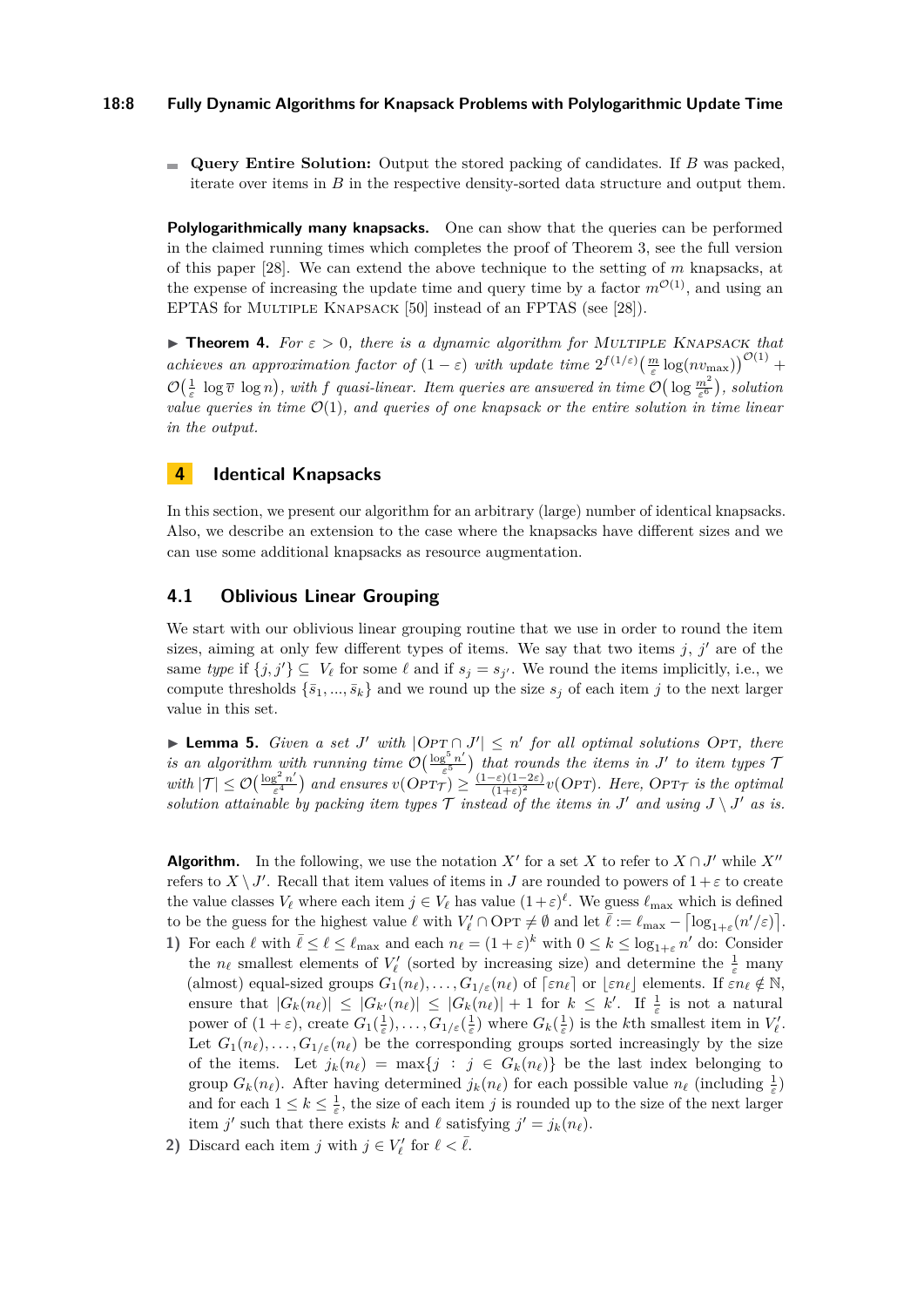**Analysis.** Despite the new approach to apply linear grouping simultaneously to many possible values of  $n_\ell$ , the analysis builds on standard techniques. The loss in the objective function due to rounding item values is bounded by a factor of  $\frac{1}{1+\varepsilon}$  by Lemma [2.](#page-5-3) As  $\overline{\ell}$  is chosen such that *n'* items of value at most  $(1 + \varepsilon)^{\bar{\ell}}$  contribute less than an  $\varepsilon$ -fraction of Opt', the loss in the objective function by discarding items in value classes  $V'_\ell$  with  $\ell < \bar{\ell}$  is bounded by a factor  $(1 - \varepsilon)$ . By taking only  $(1 + \varepsilon)^{\lfloor \log_{1+\varepsilon} n_\ell \rfloor}$  items of  $V'_\ell$  instead of  $n_\ell$ , we lose at most a factor  $\frac{1}{1+\epsilon}$ . The groups created by oblivious linear grouping are an actual refinement of the groups created by classical linear grouping. Thus, we pack our items similarly: not packing the group with the largest items (at the loss of a factor of  $(1 - 2\varepsilon)$ ) allows us to "move" all rounded items of group  $G_k(n_\ell)$  to the positions of the (not rounded) items in group  $G_{k+1}(n_\ell)$ . Combining, we obtain  $v(\text{OPT}_{\mathcal{T}}) \geq \frac{(1-\varepsilon)(1-2\varepsilon)}{(1+\varepsilon)^2}$  $\frac{(-\varepsilon)(1-2\varepsilon)}{(1+\varepsilon)^2}v(\text{OPT}).$ 

Since  $\mathcal{T}$  contains at most  $\frac{1}{\varepsilon} \left( \left\lceil \frac{\log n' / \varepsilon}{\log(1 + \varepsilon)} \right\rceil \right)$  $\frac{\log n'/\varepsilon}{\log(1+\varepsilon)}$  + 1) different value classes, and as it suffices to use  $\left[\frac{\log n'}{\log(1+1)}\right]$  $\frac{\log n'}{\log(1+\varepsilon)}$  + 1 many different values for  $n_\ell = |\text{OPT} \cap V'_\ell|$ , we have  $|\mathcal{T}| \leq \mathcal{O}(\frac{\log^2 n'}{\varepsilon^4})$  $\frac{g-n}{\varepsilon^4}$ ). Using the access times given in Lemma [1](#page-5-1) bounds the running time. For details, see the full version of this paper [\[28\]](#page-14-19).

# **4.2 A Dynamic Algorithm for Many Identical Knapsacks**

We give a dynamic algorithm with approximation ratio  $(1 - \varepsilon)$  for MULTIPLE KNAPSACK, assuming that all knapsacks have the same size *S*. We assume  $m \leq n$  as otherwise, the problem is trivial. We focus on instances where *m* is large, i.e.,  $m \ge \frac{16}{\varepsilon^7} \log^2 n$ . If  $m \le \frac{16}{\varepsilon^7} \log^2 n$ , we use the algorithm due to Theorem [4.](#page-7-1) In the following, we prove Theorem [6.](#page-8-0)

<span id="page-8-0"></span>**Theorem 6.** If  $m \geq \frac{16}{\epsilon^7} \log^2 n$ , there is a dynamic algorithm for MULTIPLE KNAPSACK *with identical knapsacks with approximation factor*  $(1 - \varepsilon)$  *and update time*  $\left(\frac{\log U}{\varepsilon}\right)^{\mathcal{O}(1)}$ *, where*  $U = \max\{Sm, nv_{\max}\}$ *. Queries for single items and the solution value can be answered in time*  $\mathcal{O}\left(\frac{\log n}{\varepsilon}\right)^{\mathcal{O}(1)}$  and  $\mathcal{O}(1)$ , respectively. The solution *P* can be returned in time  $|P|\left(\frac{\log n}{\varepsilon}\right)^{\mathcal{O}(1)}$ .

Our strategy is the following: we partition the input items into large and small items, which are defined w.r.t. the size *S* of each knapsack. To the large items, we apply oblivious linear grouping, obtaining a polylogarithmic number of item types. We guess the total size of the small items in the optimal solution. Then, we formulate the problem as a configuration linear program (LP) which has a variable for each feasible configuration for a knapsack. A configuration describes how many large items of each type are packed in a knapsack. Also, we ensure that there will be enough space for the small items left. This is similar in spirit to the LPs used in [\[48,](#page-15-1) [50\]](#page-16-2); however, we use variables only for the configurations of the big items and we have only a polylogarithmic number of item types, which yields a smaller LP which we can solve faster. We round the obtained fractional solution, using that  $m > \frac{16}{5^7} \log^2 n$  and that basic feasible solutions to the LP are sparse.

**Definitions and Data Structures.** We partition the items into two sets,  $J_B$ , the *big* items, and  $J_S$ , the *small* items, with sizes  $s_j \geq \varepsilon S$  and  $s_j < \varepsilon S$ , respectively. For an optimal solution OPT, define OPT<sub>*B*</sub> := OPT ∩ *J<sub>B</sub>* and OPT<sub>*S*</sub> := OPT ∩ *J<sub>S</sub>*.

We maintain three types of auxiliary data structures from Lemma [1:](#page-5-1) we maintain one such data structure in which we store all items in the order of their arrivals and store the size  $s_j$ , the value  $v_j$ , and the value class  $\ell_j$  of each item *j*. For each value class  $V_\ell$ , we maintain a data structure which contains all big items of  $V_\ell$ , ordered non-decreasingly by size. Finally, for the small items (of all value classes together), we maintain a data structure in which they are sorted non-increasingly by density. Upon arrival of a new item  $j$ , we insert *j* into each corresponding data structure.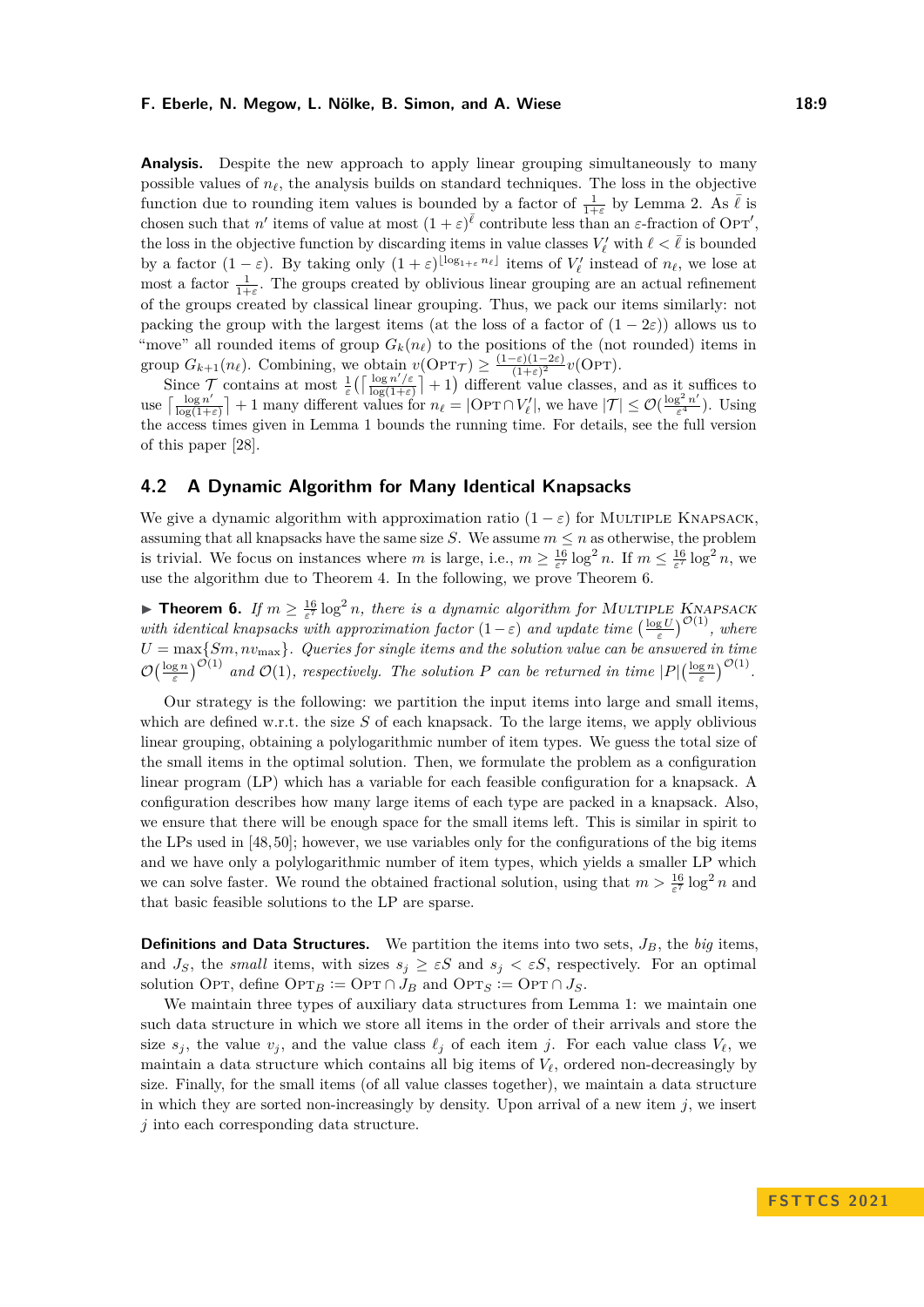### **Algorithm.**

- **1) Linear grouping of big items:** Guess  $\ell_{\text{max}}$ , which we define to be the largest index  $\ell$ with  $V_{\ell} \cap \text{OPT}_B \neq \emptyset$ . Via oblivious linear grouping with  $J' = J_B$  and  $n' = \min\{\frac{m}{\varepsilon}, n_B\}$ we obtain  $\mathcal{T}$ ; for each item type  $t$ , denote by  $n_t$  the number of items of this type (the multiplicity of *t*).
- **2) Configurations:** Let C denote the set of all configurations, i.e., of all multisets of item types whose total size is at most *S*. For each  $c \in C$ , denote by  $v_c$  and  $s_c$  the total value and size of the item types in *c*.
- **3) Small items:** We guess  $v_S$  which we define to be the largest power of  $1 + \varepsilon$  that is at most  $v(OPT<sub>S</sub>)$ . Let *P* be the maximal prefix of small items (sorted by non-increasing density) with  $v(P) < v_S$ . Set  $s_S := s(P)$ .
- **4) Configuration ILP:** We compute an extreme point solution of the LP relaxation of the following configuration ILP with variables  $y_c$  for  $c \in \mathcal{C}$  for the current guesses  $\ell_{\text{max}}$ and  $v_S$  (implying  $s_S$ ). Here,  $y_c$  counts how often a certain configuration *c* is used and  $n_{tc}$ denotes the number of items of type *t* in configuration *c*.

<span id="page-9-0"></span>
$$
\max \qquad \sum_{c \in C} y_c v_c
$$
\n
$$
\text{subject to} \quad \sum_{c \in C} y_c s_c \leq \lfloor (1 - 3\varepsilon)m \rfloor S - s_S
$$
\n
$$
\sum_{c \in C} y_c \leq \lfloor (1 - 3\varepsilon)m \rfloor
$$
\n
$$
\sum_{c \in C} y_c n_{tc} \leq n_t \qquad \text{for all } t \in \mathcal{T}
$$
\n
$$
y_c \in \mathbb{Z}_{\geq 0} \qquad \text{for all } c \in \mathcal{C}
$$
\n
$$
(P)
$$

By the first inequality, the configurations fit into  $|(1 - 3\varepsilon)m|$  knapsacks while reserving sufficient space for the small items. The second constraint limits the total number of configurations that are packed. The third inequality ensures that only available items are used.

- **5) Obtaining an integral solution:** We round up each variable of the obtained fractional solution, yielding an integral solution  $\bar{y}$ . As  $m \geq \frac{16}{\varepsilon^7} \log^2 n$  and extreme point solutions have only  $|\mathcal{T}| + 2$  non-zero variables, one can show that  $\bar{y}$  still satisfies the relaxed constraints  $\sum_{c \in \mathcal{C}} \bar{y}_c s_c \leq \lfloor (1 - 2\varepsilon)m \rfloor S - s_S$  and  $\sum_{c \in \mathcal{C}} \bar{y}_c \leq \lfloor (1 - 2\varepsilon)m \rfloor$ . In case that a constraint  $\sum_{c \in \mathcal{C}} \bar{y}_c n_{tc} \leq n_t$  is violated for some type *t*, we intuitively drop items of type *t* from some knapsacks until the constraint is satisfied. Let *P<sup>B</sup>* denote the resulting packing.
- **6) Packing small items:** Consider the maximal prefix *P* of small items with  $v(P) < v_S$ and let  $j^*$  be the densest small item not in *P*. Pack  $j^*$  into one of the knapsacks kept empty by  $P_B$ . Then, fractionally fill up the  $|(1 - 2\varepsilon)m|$  knapsacks used by  $P_B$  and place any "cut" item into the  $\lceil \varepsilon m \rceil$  additional knapsacks that are still empty.

**Analysis.** The loss in the objective function value due to linear grouping of big items is bounded by  $\frac{(1-\varepsilon)(1-2\varepsilon)}{(1+\varepsilon)^2}$  by Lemma [5.](#page-7-2) Restricting a solution to its  $\lfloor (1-3\varepsilon)m \rfloor$  most valuable knapsacks and guessing the value of small items in these knapsacks only up to a factor of  $(1 + \varepsilon)$  as done by [\(P\)](#page-9-0) costs at most a factor of  $\frac{1-4\varepsilon}{1+\varepsilon}$  in the objective function value.

For solving the LP-relaxation of the configuration ILP (P), we apply the Ellipsoid method [\[32\]](#page-15-17) on its dual, using an FPTAS for Knapsack as a separation oracle. For this, we need to handle some technical complications due to the first two constraints of (P), which yield additional variables in the dual, and due to the fact that we can solve the separation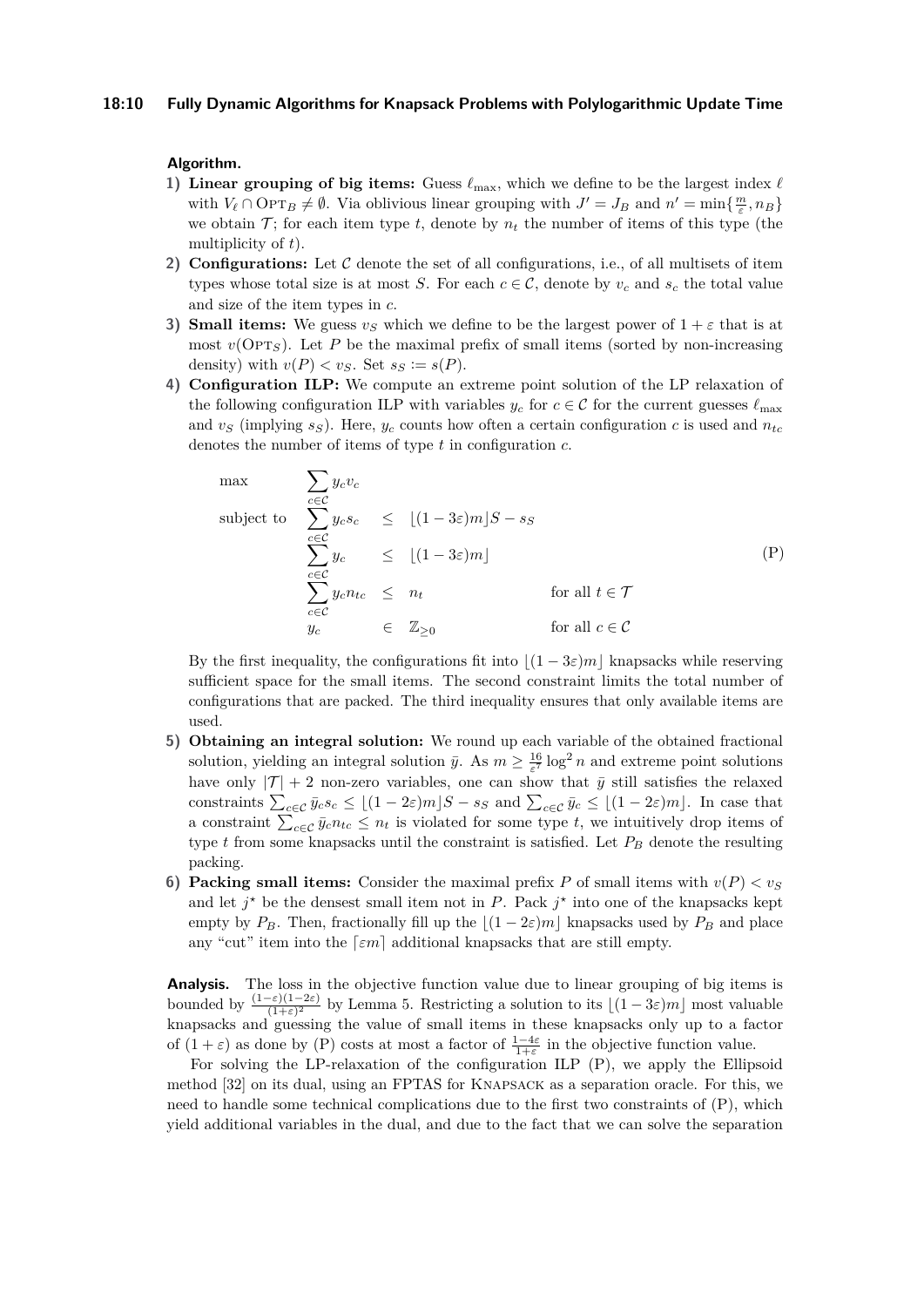problem only up to a factor of  $(1 + \varepsilon)$  (see [\[28\]](#page-14-19) for details). Via Gaussian elimination, we transform the obtained fractional solution into a basic feasible solution with the same objective function value. As argued above, since any basic feasible solution has at most  $|T| + 2$  non-zero variables, our integral solution  $\bar{y}$  uses at most  $|(1 - 2\varepsilon)m|$  knapsacks and it has at least the profit of the fractional solution. Given the packing of big items, we pack the small items in a FIRST FIT manner as described in the algorithm.

To bound the running time of our algorithm, we use Lemma [5,](#page-7-2) show that the relaxation of the configuration ILP can be solved in time  $\left(\frac{\log U}{\epsilon}\right)^{O(1)}$  with the Ellipsoid method, and use the fact that the algorithm needs at most  $\mathcal{O}\left(\frac{\log(n v_{\max}) \log v_{\max}}{\varepsilon^2}\right)$  many guesses, see [\[28\]](#page-14-19) for details.

**Queries.** In contrast to the previous section, for transforming an implicit solution into an explicit packing, the query operation has to compute the knapsack where a queried item *j* is packed. We do not explicitly store the packing of any item, but instead we define and update pointers for small items and for each item type, that indicate the knapsacks where the corresponding items are packed. To stay consistent with the precise packing of a particular item between two update operations, we additionally cache query answers.

- **Single Item Query:** For small items, only the prefix of densest items is part of our solution. For big items of a certain type, only the smallest items are packed by the implicit solution. In both cases, we use the corresponding pointer to determine the knapsack.
- **Solution Value Query:** As the algorithm works with rounded values, we use prefix  $\sim$ computations on the small items and on any value class of big items to calculate and store the current solution value. Given a query, we return the stored solution value.
- **Query Entire Solution:** We use prefix computations on the small items as well as on  $\rightarrow$ the value classes of the big items to determine the packed items. Then, we use the Single Item Query to determine their respective knapsacks.

▶ **Lemma 7.** *The solution determined by the query algorithms is feasible and achieves the claimed total value. The query times of our algorithm are as follows: Single item queries can be answered in time*  $\mathcal{O}(\log n + \max\left\{\log \frac{\log n}{\varepsilon}, \frac{1}{\varepsilon}\right\})$ , solution value queries can be answered in *time*  $\mathcal{O}(1)$ *, and queries of the entire solution P can be answered in time*  $\mathcal{O}(|P|\frac{\log^4 n}{\varepsilon^4} \log \frac{\log n}{\varepsilon})$ *.* 

We extend our techniques above to an algorithm for knapsacks of arbitrary sizes, assuming that we have  $\left(\frac{\log n}{\varepsilon}\right)^{\Theta(1/\varepsilon)}$  additional knapsacks (of capacity at least as large as the largest original knapsack) as resource augmentation available. The intuition is that these additional knapsacks are sufficient to compensate errors when rounding the LP-relaxation of (P). However, additional care is needed since whether an item is big or small now depends on the knapsack.

<span id="page-10-1"></span>**• Theorem 8.** For  $\varepsilon > 0$ , there is a dynamic algorithm for MULTIPLE KNAPSACK that,  $given \left(\frac{\log n}{\varepsilon}\right)^{\Theta(1/\varepsilon)}$  additional knapsacks as resource augmentation, achieves an approximation  $factor of (1+\varepsilon) \ with \ update \ time \ (\frac{1}{\varepsilon} \log n)^{\mathcal{O}(1/\varepsilon)} (\log m \log S_{\max} \log v_{\max})^{\mathcal{O}(1)}.$  *Item queries are answered in time*  $\mathcal{O}(\log m + \frac{\log n}{\varepsilon^2})$ , and the solution P is output in time  $\mathcal{O}(|P|\frac{\log^3 n}{\varepsilon^4}(\log m +$  $\frac{\log n}{\varepsilon^2}\big)\big).$ 

# <span id="page-10-0"></span>**5 Solving Multiple Knapsack**

Having laid the groundwork with the previous two sections, we finally show how to maintain solutions for arbitrary instances of the MULTIPLE KNAPSACK problem, and give the main result of this paper, summarized in the following theorem. Note that we assume  $n \geq m$  as otherwise only the *n* largest knapsacks are used.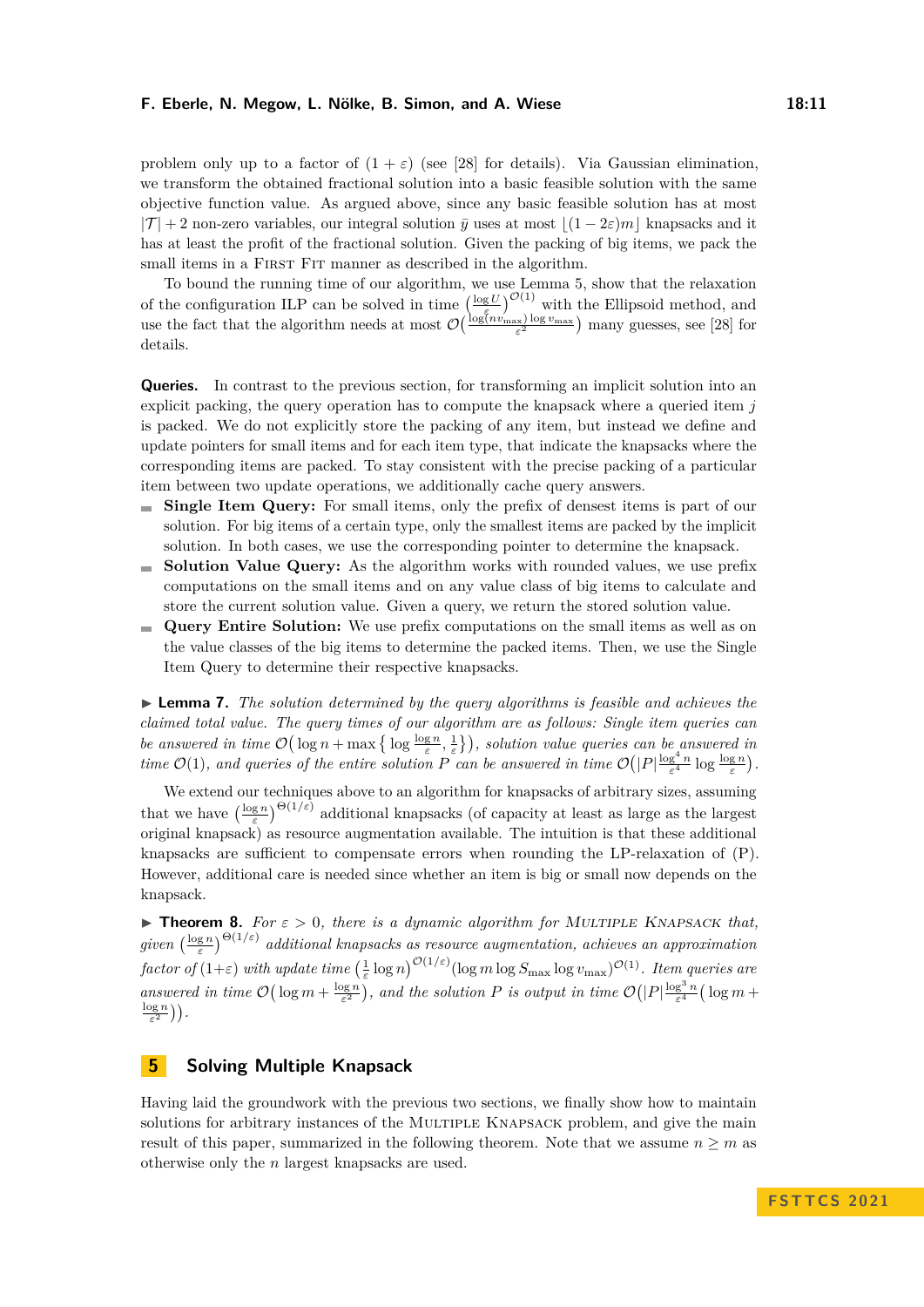<span id="page-11-0"></span>

**Figure 1** Input of the special and the ordinary subproblems: Based on the current guess for the extra knapsacks, the knapsacks are partitioned into three groups (special, extra, and ordinary). When an item fits into at least one ordinary knapsack, it is ordinary and special otherwise. The total size of ordinary items placed by OPT in special knapsacks gives the size of the virtual ordinary knapsack. The ordinary items packed into this virtual knapsack are further assigned to bundles of equal size, which are then part of the input to the special subproblem.

**► Theorem 9.** *For*  $\varepsilon > 0$ , *there is a dynamic*,  $(1 - \varepsilon)$ -*approximate algorithm for* MULTIPLE KNAPSACK with update time  $2^{f(1/\varepsilon)} \left(\frac{1}{\varepsilon} \log n \log v_{\max}\right)^{\mathcal{O}(1/\varepsilon)} (\log S_{\max})^{\mathcal{O}(1)} + \mathcal{O}\left(\frac{1}{\varepsilon} \log \overline{v} \log n\right)$ , where f is quasi-linear. Item queries are served in time  $\mathcal{O}\left(\frac{\log n}{\varepsilon^2}\right)$  and the solution P can be *output in time*  $\mathcal{O}\left(\frac{\log^4 n}{\varepsilon^6} |P|\right)$ .

We obtain this result by partitioning the knapsacks into three sets, special, extra and ordinary knapsacks, and solving the respective subproblems. This has similarities to the approach in [\[48\]](#page-15-1); however, there it was sufficient to have only two groups of knapsacks. On a high level, the special knapsacks are the  $(\log n)^{O(1/\varepsilon)}$  largest input knapsacks and, intuitively, we apply the algorithm due to Theorem [4](#page-7-1) to them (for a suitably defined set of input items). The extra knapsacks are  $(\log n)^{\mathcal{O}(1/\varepsilon)}$  knapsacks that are smaller than the special knapsacks, but larger than the ordinary knapsacks. We ensure that there is a (global)  $(1 - \varepsilon)$ -approximate solution in which they are all empty; see Figure [1.](#page-11-0) We apply the algorithm due to Theorem [8](#page-10-1) to the ordinary and extra knapsacks, where the extra knapsacks form the additional knapsacks used as resource augmentation.

**Definitions and Data Structures.** Let  $L = \left(\frac{\log n}{\varepsilon}\right)^{\Theta(1/\varepsilon)}$ . We assume that  $m > \left(\frac{1}{\varepsilon}\right)^{4/\varepsilon} \cdot L$ , since otherwise we simply apply Theorem [8.](#page-10-1) Consider  $\frac{1}{\varepsilon}$  groups of knapsacks with sizes  $\frac{L}{\varepsilon^{3i}}$ , for  $i = 0, 1, \ldots, \frac{1}{\varepsilon} - 1$ , such that the first group, i.e.,  $i = 0$ , consists of the *L* largest knapsacks, the second, i.e.,  $i = 1$ , of the  $\frac{L}{\varepsilon^3}$  next largest, and so on. In OPT, one of these contains items with total value at most  $\varepsilon \cdot \text{OPT}$ . Let  $k \in \{0, 1, \ldots, \frac{1}{\varepsilon} - 1\}$  be the index of such a group and let  $L_S := \sum_{i=0}^{k-1} \frac{L}{\varepsilon^{3i}}$ . We define the  $L_S$  largest input knapsacks to be the *special* knapsacks. The *extra* knapsacks are the  $\frac{L}{\varepsilon^{3k}} > \frac{L_S}{\varepsilon^2} + L$  next largest, and the *ordinary* knapsacks the remaining ones.

Call an item *ordinary* if it fits into the largest ordinary knapsack and *special* otherwise. Denote by  $J<sub>O</sub>$  and  $J<sub>S</sub>$  the set of ordinary and special items, respectively, and by  $S<sub>O</sub>$  the total size of ordinary items that OPT places in special knapsacks, rounded down to the next power of  $(1 + \varepsilon)$ . Since we use the algorithms from Theorems [4](#page-7-1) and [8](#page-10-1) as subroutines, we require the maintenance of the corresponding data structures.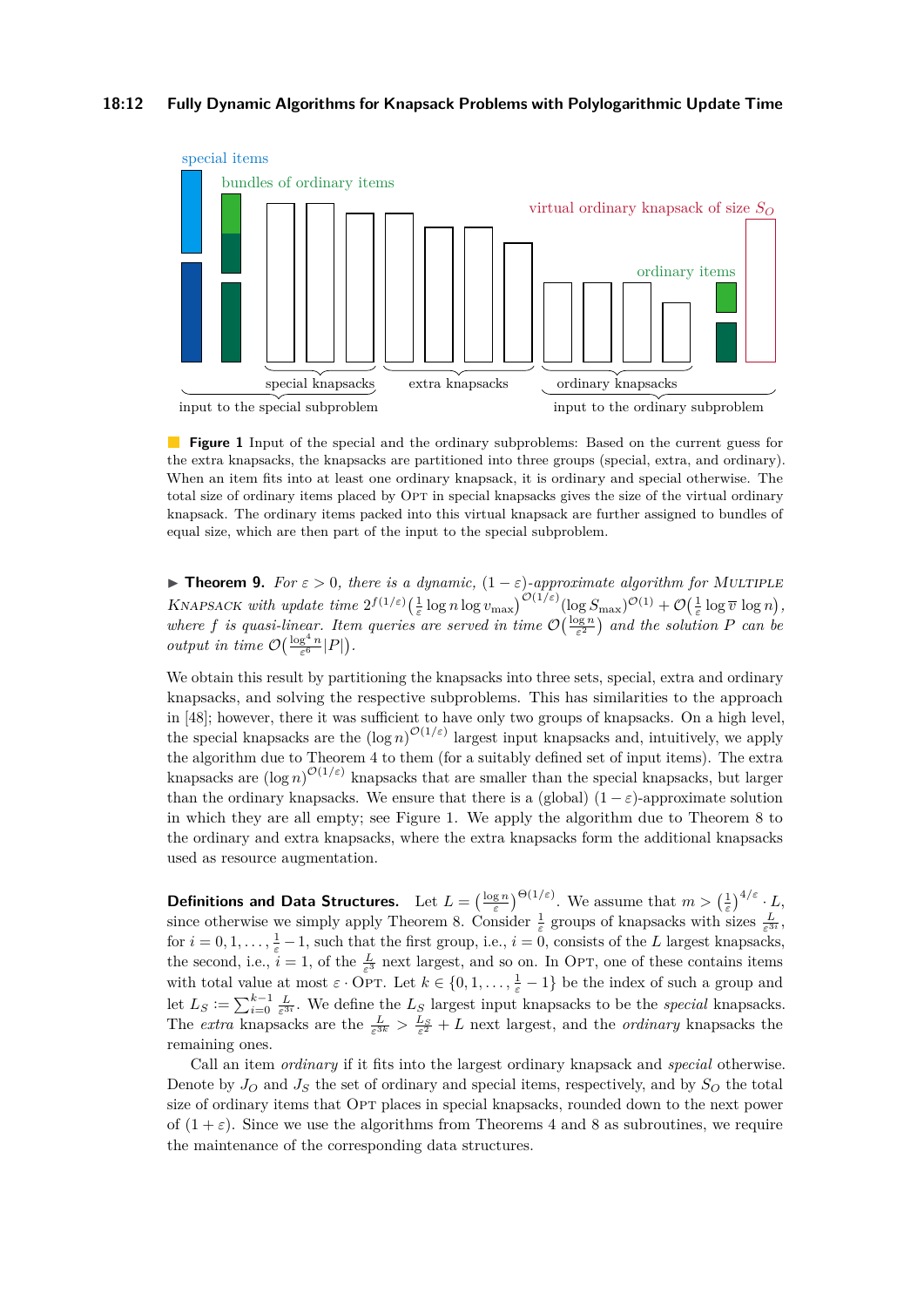### **Algorithm.**

- **1) Oblivious linear grouping:** Compute  $\mathcal{O}\left(\frac{\log^2 n}{\varepsilon^4}\right)$  item types as described in Section [4.1.](#page-7-3) Guess *k* and determine whether items of a certain type are ordinary or special.
- **2) High-value ordinary items:** Place each of the  $\frac{L_S}{\varepsilon^2}$  most valuable ordinary items in an empty extra knapsack. On a tie choose the larger item. Denote this set of items by *JE*.
- **3) Virtual ordinary knapsack:** Guess  $S_Q$  and add a virtual knapsack with capacity  $S_Q$  to the ordinary subproblem. In the LP used in the proof of Theorem [8,](#page-10-1) treat every ordinary item as small item in this knapsack and do not use configurations.
- **4) Solve ordinary instance:** Remove temporarily the set *J<sup>E</sup>* from the data structures of the ordinary subproblem. Solve the subproblem with the virtual knapsack as in Theorem [8](#page-10-1) and use extra knapsacks for resource augmentation. When rounding up variables, fill the  $\mathcal{O}\left(\frac{\log^2 n}{\varepsilon^4}\right)$  rounded items from the virtual knapsack into extra knapsacks.
- **5) Create bundles** Consider the items that remain in the virtual ordinary knapsack after rounding. Sort them by type (first value, then size) and cut them to form  $\frac{L_S}{\varepsilon}$  bundles  $B_O$ of equal size. For each bundle, remember how many items of each type are placed entirely inside it. Place cut items into extra knapsacks. Consider each  $B \in B<sub>O</sub>$  as an item of size and value equal to the fractional size respectively value of items placed entirely in *B*.
- **6) Solve special instance:** Temporarily insert the bundles in *B<sup>O</sup>* into the data structures used in the special subproblem. Solve this subproblem with the algorithm due to Theorem [4.](#page-7-1)
- **7) Implicit solution:** Among all guesses, keep the solution *P<sup>F</sup>* with the highest value. Store items in  $J_E$  and their placement explicitly. Revert the removal of  $J_E$  from the ordinary data structures after the next update. For the remaining items, the solutions are given as in the respective subproblem, with the exception of items packed in the virtual ordinary knapsack. The solution of these items is stored implicitly by deciding membership in a bundle on a query.

**Queries.** We essentially use the same approach as in Theorems [4](#page-7-1) and [8](#page-10-1) for the ordinary and special subproblem, respectively. However, special care has to be taken with items in the virtual knapsack. In the ordinary subproblem, we assume that items of a certain type which are packed in the virtual knapsack are the first, i.e., smallest, of that type. We can therefore decide in constant time whether or not an item is contained in the virtual knapsack and, if this is the case, fill it into the free space in special knapsacks reserved by bundles. We do this efficiently by using a first fit algorithm on the knapsacks with reserved space. Since items in extra knapsacks are stored explicitly, they can be accessed in constant time. See [\[28\]](#page-14-19) for details.

**Hardness of approximation.** It is a natural question whether the update time of our algorithms for MULTIPLE KNAPSACK can be improved to  $\left(\frac{1}{\varepsilon}\log n\right)^{\mathcal{O}(1)}$ . We show that this is impossible, unless P=NP.

 $\triangleright$  **Theorem 10.** *Unless*  $P = NP$ *, there is no fully dynamic algorithm for MULTIPLE KNAP*sack that maintains a  $(1 - \varepsilon)$ -approximate solution in update time polynomial in  $\log n$  and  $\frac{1}{\varepsilon}$ *, for*  $m < \frac{1}{3\varepsilon}$ *.* 

We give a proof in the full version [\[28\]](#page-14-19). We remark that this result can be extended to a larger number of knapsacks by adding an appropriate number of sufficiently small knapsacks, i.e., polynomially many in *n*.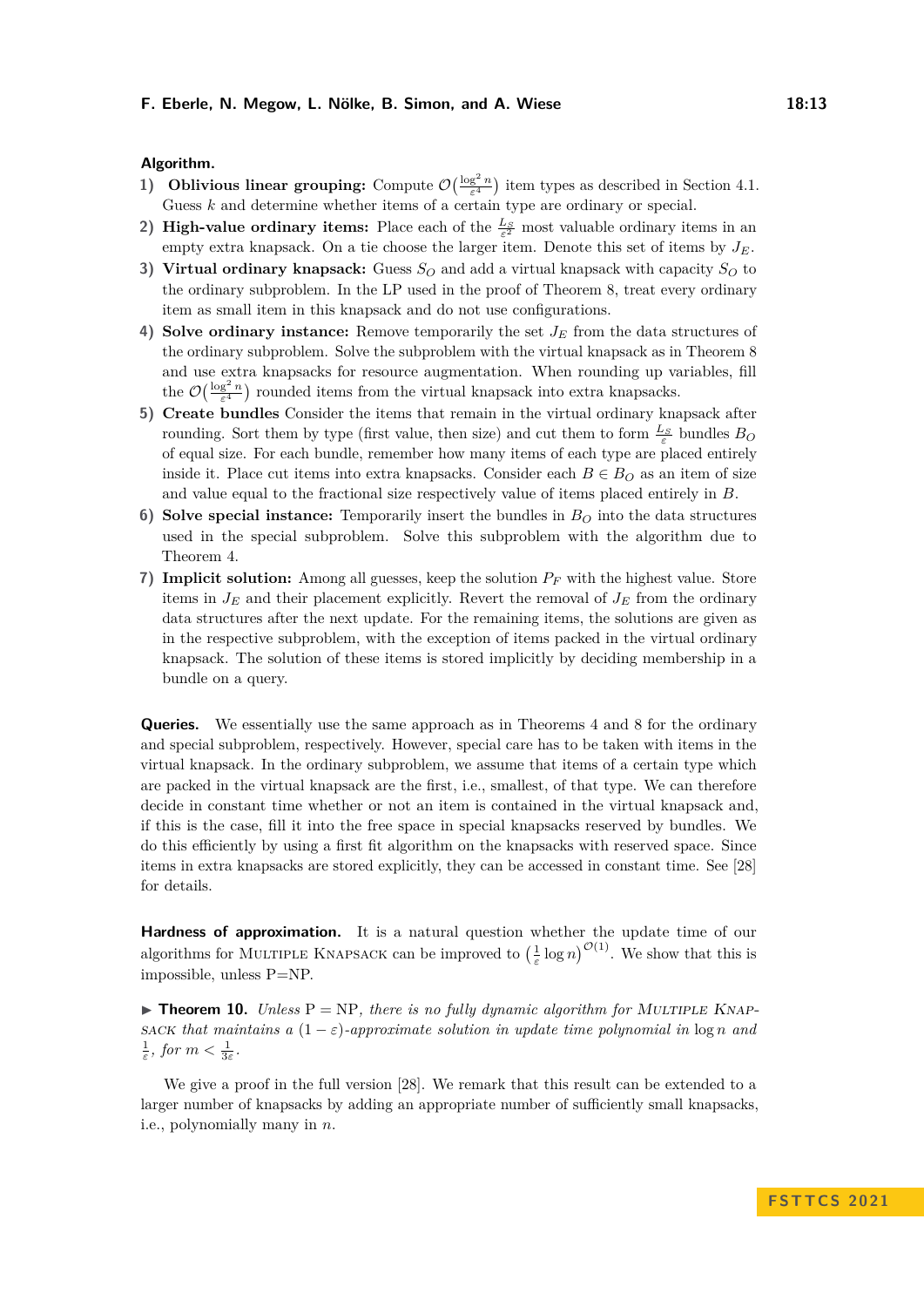### **18:14 Fully Dynamic Algorithms for Knapsack Problems with Polylogarithmic Update Time**

# **6 Conclusion**

Any dynamic algorithm can be turned into a non-dynamic one by having *n* items arrive one by one, incurring an additional linear factor in the running time. Hence, lower bounds for the running times of static approximation schemes yield lower bounds for update times of dynamic algorithms. Our running times for the problems with identical capacities are tight in the sense that the algorithms yield a static FPTAS (resp. EPTAS) matching known lower bounds.

Clearly, it would be interesting to generalize our results beyond Multiple Knapsack. A natural generalization is *d*-dimensional Knapsack, where the items and knapsacks have a size in each of the *d* dimensions, and a feasible packing of a subset of items must meet the capacity constraint in each dimension. A reduction to one dimension by [\[24\]](#page-14-20) immediately yields a dynamic <sup>1</sup>−*<sup>ε</sup> d* -approximation, but designing a dynamic framework with a better guarantee than this remains open. Note that unless  $W[1] = FPT$ , 2-dimensional knapsack *does not* admit a dynamic algorithm maintaining a  $(1 - \varepsilon)$ -approximation in worst-case update time  $f(\varepsilon)n^{\mathcal{O}(1)}$  [\[56\]](#page-16-18).

A recent line of research exploits fast techniques for solving convolution problems to speed up knapsack algorithms (exact and approximate); see, e.g., [\[3,](#page-13-6) [17,](#page-14-0) [52,](#page-16-0) [55,](#page-16-5) [66\]](#page-16-19). In fact, it has been shown that Knapsack is computationally equivalent to the (min*,* +)-convolution problem [\[22\]](#page-14-13). It seems worth exploring whether such techniques are useful in the dynamic setting. Here, it is unclear whether the re-computation of a solution in a new iteration can be done in polylogarithmic time. It is also open whether such techniques can be applied for solving MULTIPLE KNAPSACK, even in the static setting.

We hope to foster further research for other packing, scheduling and, generally, nongraph problems. For bin packing and for makespan minimization on uniformly related machines, we notice that existing PTAS techniques from [\[53\]](#page-16-20) and [\[41,](#page-15-18) [49\]](#page-15-19) combined with rather straightforward data structures can be lifted to a fully dynamic algorithm framework for the respective problems.

#### **References**

- <span id="page-13-3"></span>**1** Amir Abboud, Raghavendra Addanki, Fabrizio Grandoni, Debmalya Panigrahi, and Barna Saha. Dynamic set cover: improved algorithms and lower bounds. In *STOC*, pages 114–125. ACM, 2019.
- <span id="page-13-2"></span>**2** Amir Abboud and Virginia Vassilevska Williams. Popular conjectures imply strong lower bounds for dynamic problems. In *FOCS*, pages 434–443. IEEE Computer Society, 2014.
- <span id="page-13-6"></span>**3** Kyriakos Axiotis and Christos Tzamos. Capacitated dynamic programming: Faster knapsack and graph algorithms. In *ICALP*, volume 132 of *LIPIcs*, pages 19:1–19:13. Schloss Dagstuhl - Leibniz-Zentrum für Informatik, 2019.
- <span id="page-13-4"></span>**4** Soheil Behnezhad, Mahsa Derakhshan, MohammadTaghi Hajiaghayi, Cliff Stein, and Madhu Sudan. Fully dynamic maximal independent set with polylogarithmic update time. In *2019 IEEE 60th Annual Symposium on Foundations of Computer Science (FOCS)*, pages 382–405. IEEE, 2019.
- <span id="page-13-0"></span>**5** Richard Bellman. *Dynamic Programming*. Princeton University Press, Princeton, NJ, USA, 1957.
- <span id="page-13-1"></span>**6** Anton Beloglazov and Rajkumar Buyya. Energy efficient allocation of virtual machines in cloud data centers. In *CCGRID*, pages 577–578. IEEE Computer Society, 2010.
- <span id="page-13-5"></span>**7** Anand Bhalgat, Ashish Goel, and Sanjeev Khanna. Improved approximation results for stochastic knapsack problems. In *SODA*, pages 1647–1665. SIAM, 2011.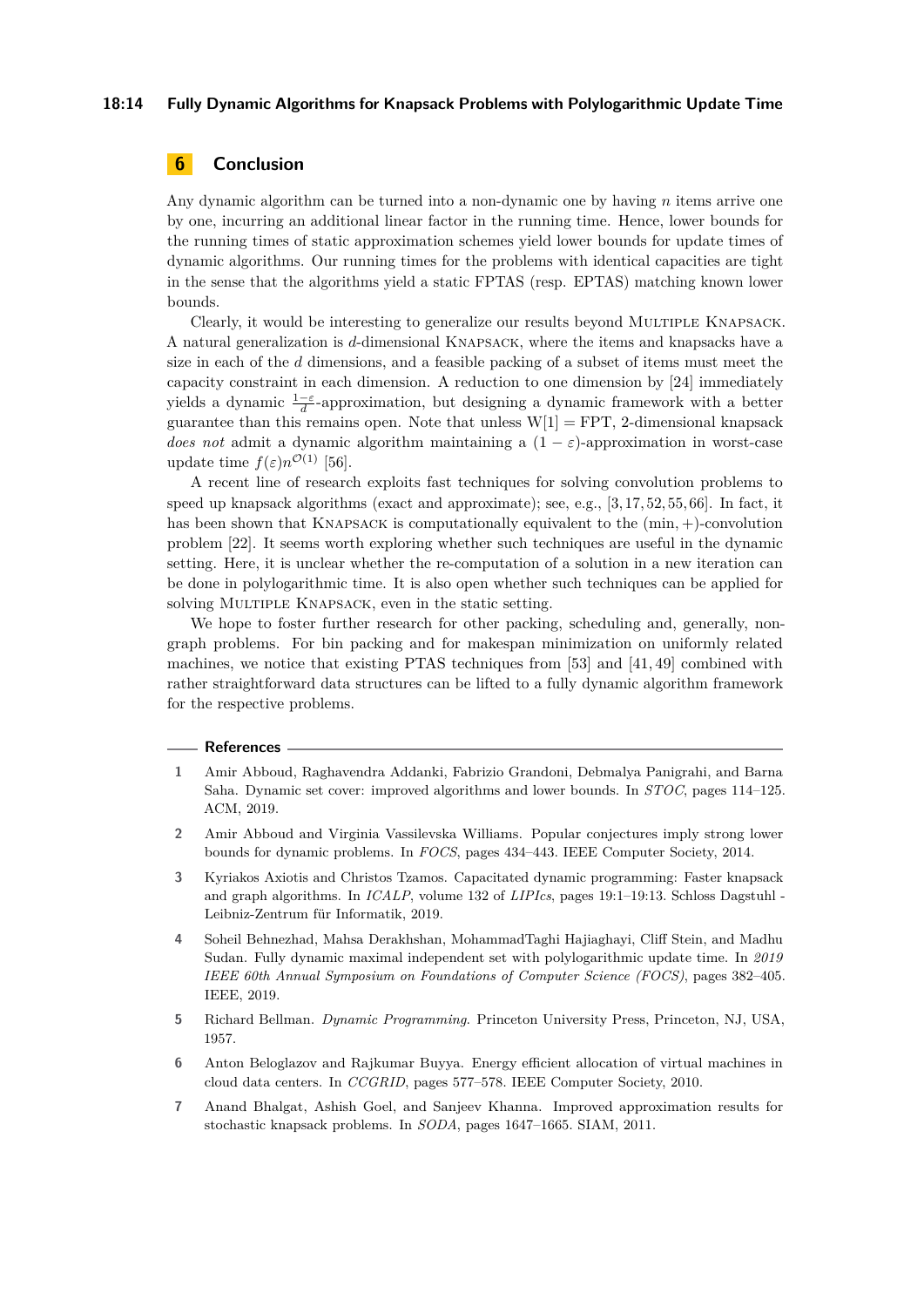- <span id="page-14-8"></span>**8** Sayan Bhattacharya, Monika Henzinger, and Giuseppe F. Italiano. Design of dynamic algorithms via primal-dual method. In *ICALP (1)*, volume 9134 of *Lecture Notes in Computer Science*, pages 206–218. Springer, 2015.
- <span id="page-14-6"></span>**9** Sayan Bhattacharya, Monika Henzinger, and Danupon Nanongkai. Fully dynamic approximate maximum matching and minimum vertex cover in  $O(\log^3 n)$  worst case update time. In *SODA*, pages 470–489. SIAM, 2017.
- <span id="page-14-9"></span>**10** Sayan Bhattacharya, Monika Henzinger, and Danupon Nanongkai. A new deterministic algorithm for dynamic set cover. In *FOCS*, pages 406–423. IEEE Computer Society, 2019.
- <span id="page-14-7"></span>**11** Sayan Bhattacharya and Janardhan Kulkarni. Deterministically maintaining a (2 + *ε*) approximate minimum vertex cover in  $o(1/\varepsilon^2)$  amortized update time. In *SODA*, pages 1872–1885. SIAM, 2019.
- <span id="page-14-11"></span>**12** Sujoy Bhore, Jean Cardinal, John Iacono, and Grigorios Koumoutsos. Dynamic geometric independent set. *arXiv preprint*, 2020. [arXiv:2007.08643](http://arxiv.org/abs/2007.08643).
- <span id="page-14-2"></span>**13** Norman Bobroff, Andrzej Kochut, and Kirk A. Beaty. Dynamic placement of virtual machines for managing SLA violations. In *Integrated Network Management*, pages 119–128. IEEE, 2007.
- <span id="page-14-15"></span>**14** Hans-Joachim Böckenhauer, Dennis Komm, Richard Královic, and Peter Rossmanith. The online knapsack problem: Advice and randomization. *Theor. Comput. Sci.*, 527:61–72, 2014.
- <span id="page-14-4"></span>**15** Nicolas Boria and Vangelis Th. Paschos. A survey on combinatorial optimization in dynamic environments. *RAIRO - Operations Research*, 45(3):241–294, 2011.
- <span id="page-14-17"></span>**16** Christina Büsing, Arie M. C. A. Koster, and Manuel Kutschka. Recoverable robust knapsacks: the discrete scenario case. *Optim. Lett.*, 5(3):379–392, 2011.
- <span id="page-14-0"></span>**17** Timothy M. Chan. Approximation schemes for 0-1 knapsack. In *SOSA@SODA*, volume 61 of *OASICS*, pages 5:1–5:12. Schloss Dagstuhl - Leibniz-Zentrum für Informatik, 2018.
- <span id="page-14-10"></span>**18** Shiri Chechik and Tianyi Zhang. Fully dynamic maximal independent set in expected poly-log update time. In *FOCS*, pages 370–381. IEEE, 2019.
- <span id="page-14-1"></span>**19** Chandra Chekuri and Sanjeev Khanna. A polynomial time approximation scheme for the multiple knapsack problem. *SIAM J. Comput.*, 35(3):713–728, 2005.
- <span id="page-14-12"></span>**20** Spencer Compton, Slobodan Mitrović, and Ronitt Rubinfeld. New partitioning techniques and faster algorithms for approximate interval scheduling. *arXiv preprint*, 2020. [arXiv:2012.15002](http://arxiv.org/abs/2012.15002).
- <span id="page-14-14"></span>**21** Marek Cygan, Łukasz Jeż, and Jiří Sgall. Online knapsack revisited. *Theory Comput. Syst.*, 58(1):153–190, 2016.
- <span id="page-14-13"></span>**22** Marek Cygan, Marcin Mucha, Karol Wegrzycki, and Michal Wlodarczyk. On problems equivalent to (min, +)-convolution. *ACM Trans. Algorithms*, 15(1):14:1–14:25, 2019.
- <span id="page-14-3"></span>**23** Khuzaima Daudjee, Shahin Kamali, and Alejandro López-Ortiz. On the online fault-tolerant server consolidation problem. In *SPAA*, pages 12–21. ACM, 2014.
- <span id="page-14-20"></span>**24** Wenceslas Fernandez de la Vega and George S. Lueker. Bin packing can be solved within 1+epsilon in linear time. *Combinatorica*, 1(4):349–355, 1981.
- <span id="page-14-16"></span>**25** Brian C. Dean, Michel X. Goemans, and Jan Vondrák. Approximating the stochastic knapsack problem: The benefit of adaptivity. *Math. Oper. Res.*, 33(4):945–964, 2008.
- <span id="page-14-5"></span>**26** Camil Demetrescu, David Eppstein, Zvi Galil, and Giuseppe F. Italiano. *Dynamic Graph Algorithms*, page 9. Chapman & Hall/CRC, 2 edition, 2010.
- <span id="page-14-18"></span>**27** Yann Disser, Max Klimm, Nicole Megow, and Sebastian Stiller. Packing a knapsack of unknown capacity. *SIAM J. Discret. Math.*, 31(3):1477–1497, 2017.
- <span id="page-14-19"></span>**28** Franziska Eberle, Nicole Megow, Lukas Nölke, Bertrand Simon, and Andreas Wiese. Fully dynamic algorithms for knapsack problems with polylogarithmic update time. *CoRR*, abs/2007.08415, 2020. [arXiv:2007.08415](http://arxiv.org/abs/2007.08415).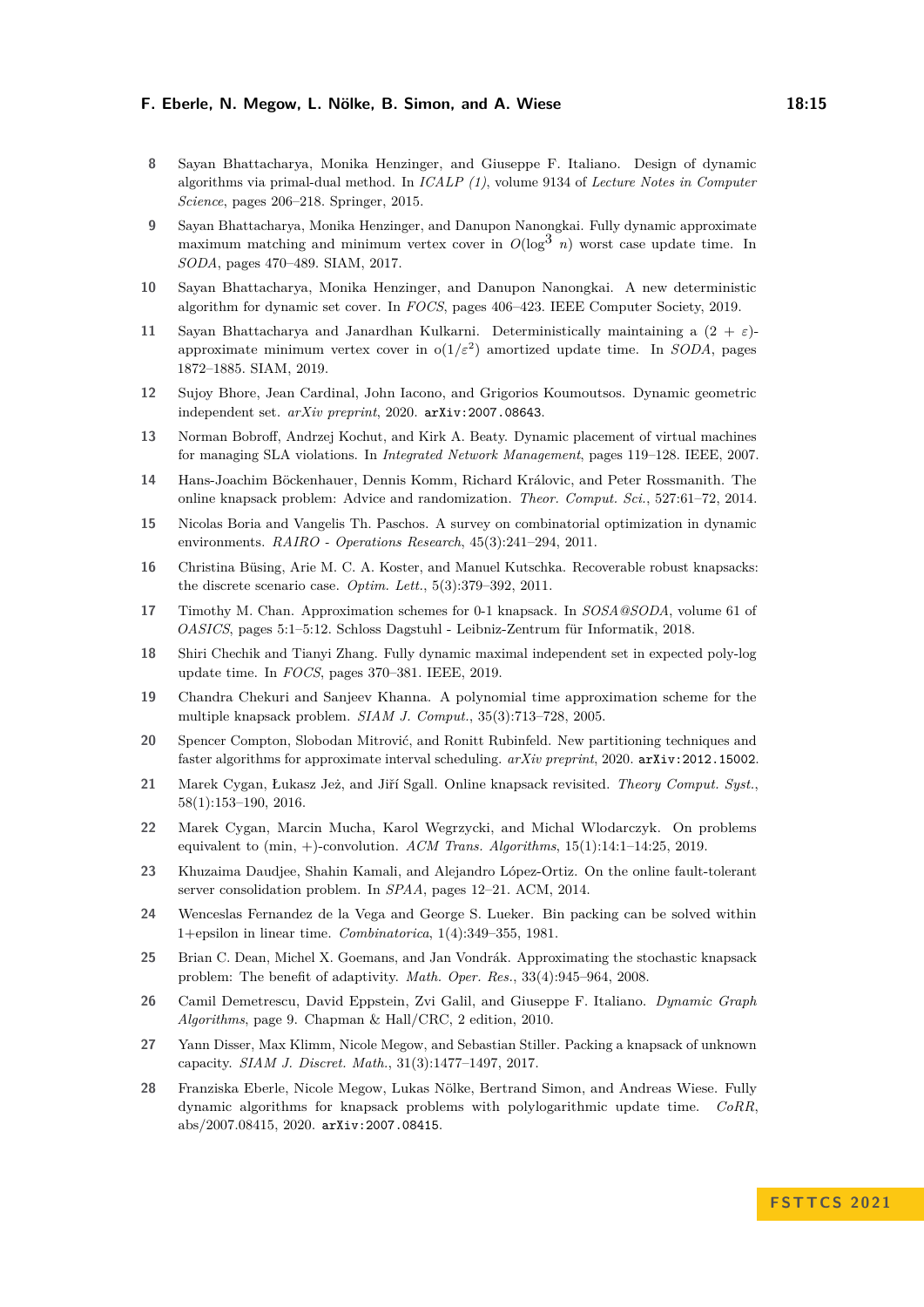### **18:16 Fully Dynamic Algorithms for Knapsack Problems with Polylogarithmic Update Time**

- <span id="page-15-14"></span>**29** Björn Feldkord, Matthias Feldotto, Anupam Gupta, Guru Guruganesh, Amit Kumar, Sören Riechers, and David Wajc. Fully-dynamic bin packing with little repacking. In *ICALP*, volume 107 of *LIPIcs*, pages 51:1–51:24. Schloss Dagstuhl - Leibniz-Zentrum für Informatik, 2018.
- <span id="page-15-8"></span>**30** George Gens and Eugene Levner. Computational complexity of approximation algorithms for combinatorial problems. In *MFCS*, volume 74 of *Lecture Notes in Computer Science*, pages 292–300. Springer, 1979.
- <span id="page-15-9"></span>**31** George Gens and Eugene Levner. Fast approximation algorithms for knapsack type problems. In *Optimization Techniques*, pages 185–194. Springer, 1980.
- <span id="page-15-17"></span>**32** Martin Grötschel, László Lovász, and Alexander Schrijver. The ellipsoid method and its consequences in combinatorial optimization. *Combinatorica*, 1(2):169–197, 1981.
- <span id="page-15-15"></span>**33** Albert Gu, Anupam Gupta, and Amit Kumar. The power of deferral: Maintaining a constantcompetitive steiner tree online. *SIAM J. Comput.*, 45(1):1–28, 2016.
- <span id="page-15-5"></span>**34** Anupam Gupta, Ravishankar Krishnaswamy, Amit Kumar, and Debmalya Panigrahi. Online and dynamic algorithms for set cover. In *STOC*, pages 537–550. ACM, 2017.
- <span id="page-15-11"></span>**35** Xin Han, Yasushi Kawase, and Kazuhisa Makino. Randomized algorithms for removable online knapsack problems. In *FAW-AAIM*, volume 7924 of *Lecture Notes in Computer Science*, pages 60–71. Springer, 2013.
- **36** Xin Han, Yasushi Kawase, Kazuhisa Makino, and He Guo. Online removable knapsack problem under convex function. *Theor. Comput. Sci.*, 540:62–69, 2014.
- <span id="page-15-12"></span>**37** Xin Han and Kazuhisa Makino. Online removable knapsack with limited cuts. *Theor. Comput. Sci.*, 411(44-46):3956–3964, 2010.
- <span id="page-15-2"></span>**38** Monika Henzinger. The state of the art in dynamic graph algorithms. In *SOFSEM*, volume 10706 of *Lecture Notes in Computer Science*, pages 40–44. Springer, 2018.
- <span id="page-15-6"></span>**39** Monika Henzinger, Stefan Neumann, and Andreas Wiese. Dynamic Approximate Maximum Independent Set of Intervals, Hypercubes and Hyperrectangles. In *SoCG*, volume 164 of *LIPIcs*, pages 51:1–51:14. Schloss Dagstuhl–Leibniz-Zentrum für Informatik, 2020. [doi:](https://doi.org/10.4230/LIPIcs.SoCG.2020.51) [10.4230/LIPIcs.SoCG.2020.51](https://doi.org/10.4230/LIPIcs.SoCG.2020.51).
- <span id="page-15-3"></span>**40** Monika Rauch Henzinger and Valerie King. Randomized fully dynamic graph algorithms with polylogarithmic time per operation. *J. ACM*, 46(4):502–516, 1999.
- <span id="page-15-18"></span>**41** Dorit S. Hochbaum and David B. Shmoys. Using dual approximation algorithms for scheduling problems theoretical and practical results. *J. ACM*, 34(1):144–162, 1987.
- <span id="page-15-4"></span>**42** Jacob Holm, Kristian de Lichtenberg, and Mikkel Thorup. Poly-logarithmic deterministic fully-dynamic algorithms for connectivity, minimum spanning tree, 2-edge, and biconnectivity. *J. ACM*, 48(4):723–760, 2001.
- <span id="page-15-0"></span>**43** Oscar H. Ibarra and Chul E. Kim. Fast approximation algorithms for the knapsack and sum of subset problems. *J. ACM*, 22(4):463–468, 1975.
- <span id="page-15-16"></span>**44** Makoto Imase and Bernard M. Waxman. Dynamic steiner tree problem. *SIAM J. Discret. Math.*, 4(3):369–384, 1991.
- <span id="page-15-7"></span>**45** Zoran Ivkovic and Errol L. Lloyd. Fully dynamic algorithms for bin packing: Being (mostly) myopic helps. *SIAM J. Comput.*, 28(2):574–611, 1998.
- <span id="page-15-13"></span>**46** Kazuo Iwama and Shiro Taketomi. Removable online knapsack problems. In *ICALP*, volume 2380 of *Lecture Notes in Computer Science*, pages 293–305. Springer, 2002.
- <span id="page-15-10"></span>**47** Kazuo Iwama and Guochuan Zhang. Online knapsack with resource augmentation. *Inf. Process. Lett.*, 110(22):1016–1020, 2010.
- <span id="page-15-1"></span>**48** Klaus Jansen. Parameterized approximation scheme for the multiple knapsack problem. *SIAM J. Comput.*, 39(4):1392–1412, 2009.
- <span id="page-15-19"></span>**49** Klaus Jansen. An EPTAS for scheduling jobs on uniform processors: Using an MILP relaxation with a constant number of integral variables. *SIAM J. Discrete Math.*, 24(2):457–485, 2010.